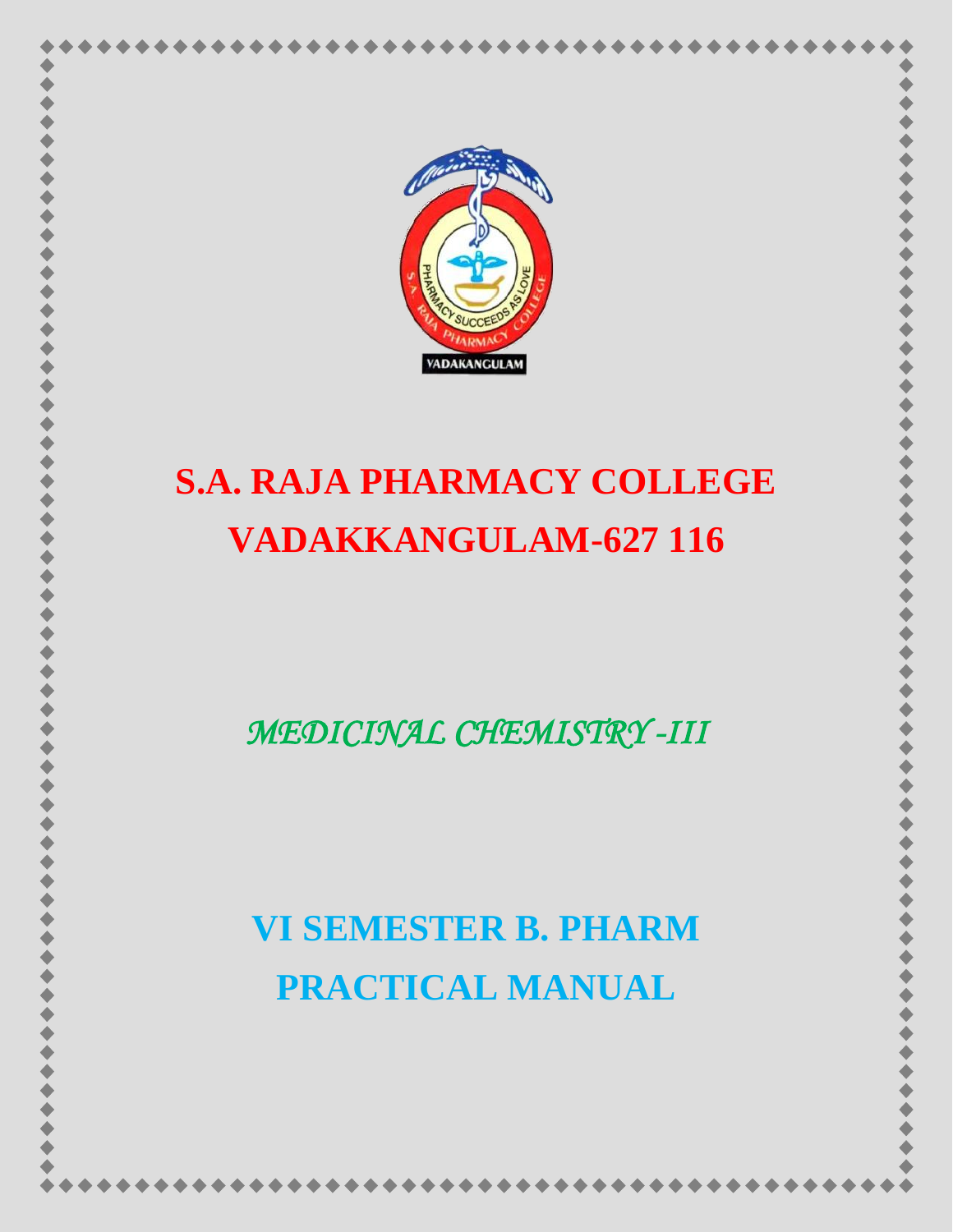## **CONTENT**

| S.No             | <b>Experiment Name</b>                                                | Page No. |
|------------------|-----------------------------------------------------------------------|----------|
| 1.               | Synthesis of Sulphanilamide                                           | 01       |
| 2.               | Synthesis of 7- Hydroxy -4- methyl coumarin                           | 03       |
| 3.               | Synthesis of Chlorbutanol                                             | 05       |
| $\overline{4}$ . | Synthesis of Tolbutamide                                              | 07       |
| 5.               | Synthesis of Hexamine                                                 | 09       |
| 6.               | Assay of Isonicotinic acid hydrazide                                  | 11       |
| 7.               | Assay of Metronidazole                                                | 13       |
| 8.               | <b>Assay of Dapsone</b>                                               | 16       |
| 9.               | Assay of Chlorpheniramine Maleate                                     | 18       |
| 10.              | Assay of Benzyl Penicillin                                            | 20       |
| 11.              | Synthesis of Phenytoin from Benzil by Microwave<br><b>Irradiation</b> | 23       |
| 12.              | Synthesis of Aspirin Assisted by Microwave Oven                       | 26       |
| 13.              | Drawing structure and Reaction using Chemsketch                       | 28       |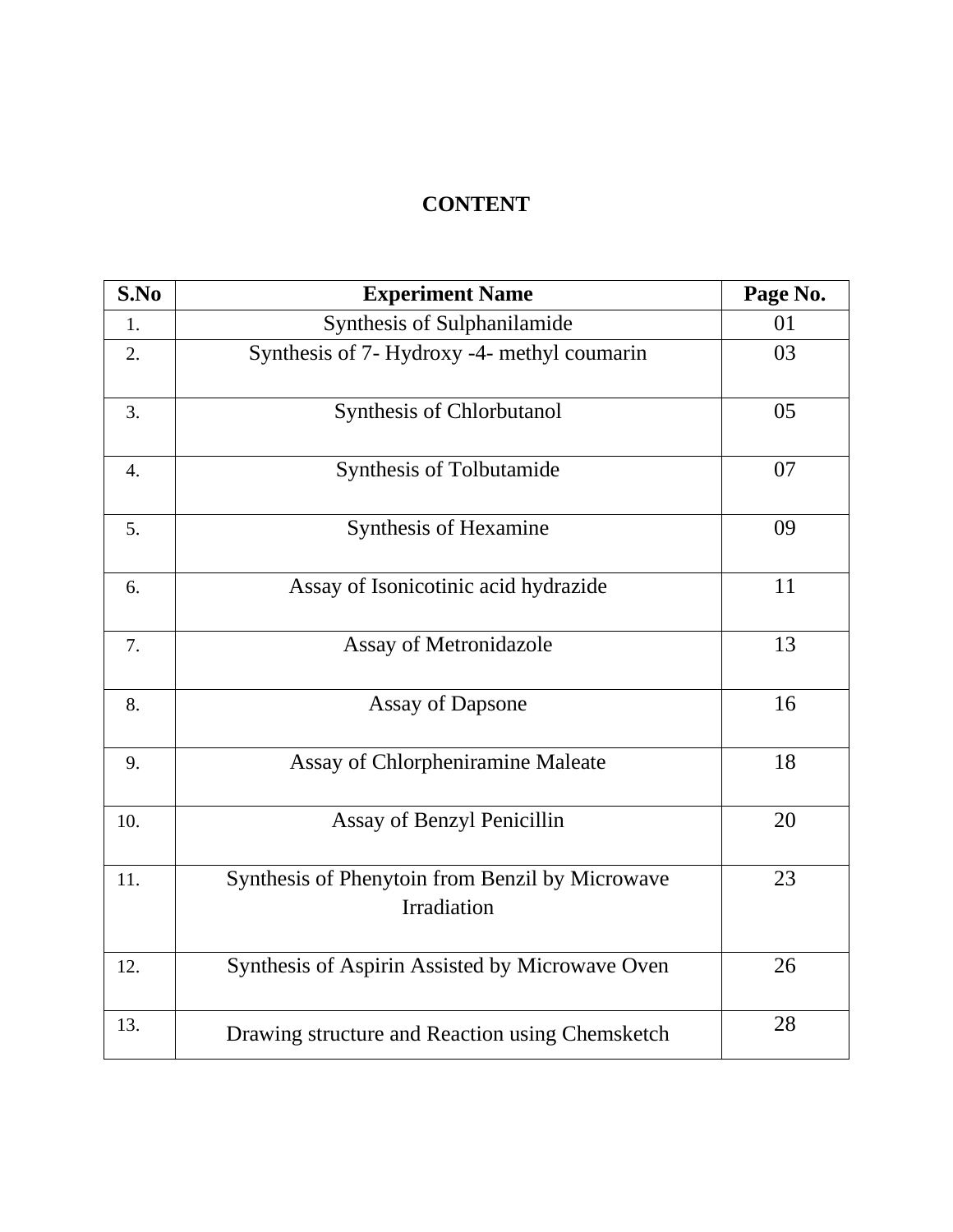# **Synthesis of Sulphanilamide**

## **Aim:**

To synthesis and submit sulphanilamide from p-acetamido benzene sulphanilamide and calculate its percentage yield.

# **Principle:**

Sulphanilamide can be prepared by the reaction of P-acetamido benzene sulphanilamide with Hydrochloric acid or ammonium carbonate. The acetamido groups are easily undergo acid catalysed hydrolysis reaction to form p-amino benzene sulphonamide.

## **Reaction:**



4 Acetamidobenzene sulphonamide p Amino benzene sulphonamide



# **Chemical Required:**

| Resorcinol<br>$\sim$ $ \sim$ | 1.2 g |          |
|------------------------------|-------|----------|
| Ethyl acetoacetate           |       | $2.4$ ml |
| Conc. Sulphuric acid         |       | $7.5$ ml |

# **Procedure:**

1.5 gm of 4- acetamido benzene sulphonamide is treated with a mixture of 1 ml of conc. Sulphuric acid diluted with 2 ml water. This mixture is gently heated under reflux for 1 hour. Then 3ml of water is added and the solution is boiled again, with the addition of a small quantity of activated charcoal. The solution is filtered while hot, and the filtrate is neutralised with powdered sodium carbonate with stirring until all effervescence ceases and the sulphanilamide is precipitated as a white powder. The solution is cooled,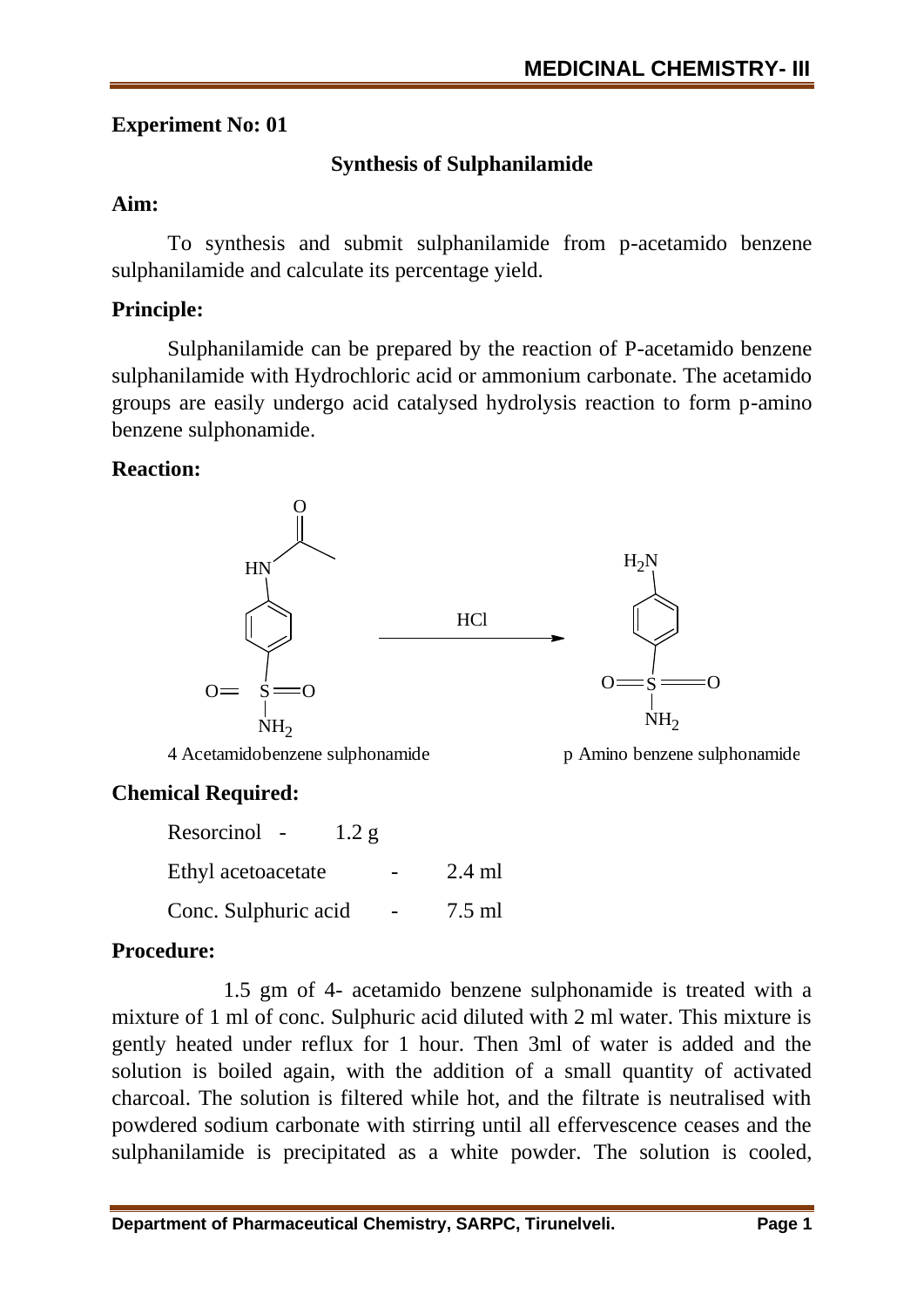filtered, the sulphanilamide wash with water and dried. Finally, crude sulphanilamide is recrystallized from hot water, to get colourless crystals.

# **Melting Point:** 163<sup>0</sup>C

**Category:** Bacteriostatic agent

## **Report:**

The Sulphanilamide was synthesised and submitted, Reported the following

- 1. Theoretical Yield  $=$
- 2. Practical Yield  $=$
- 3. Percentage Yield  $=$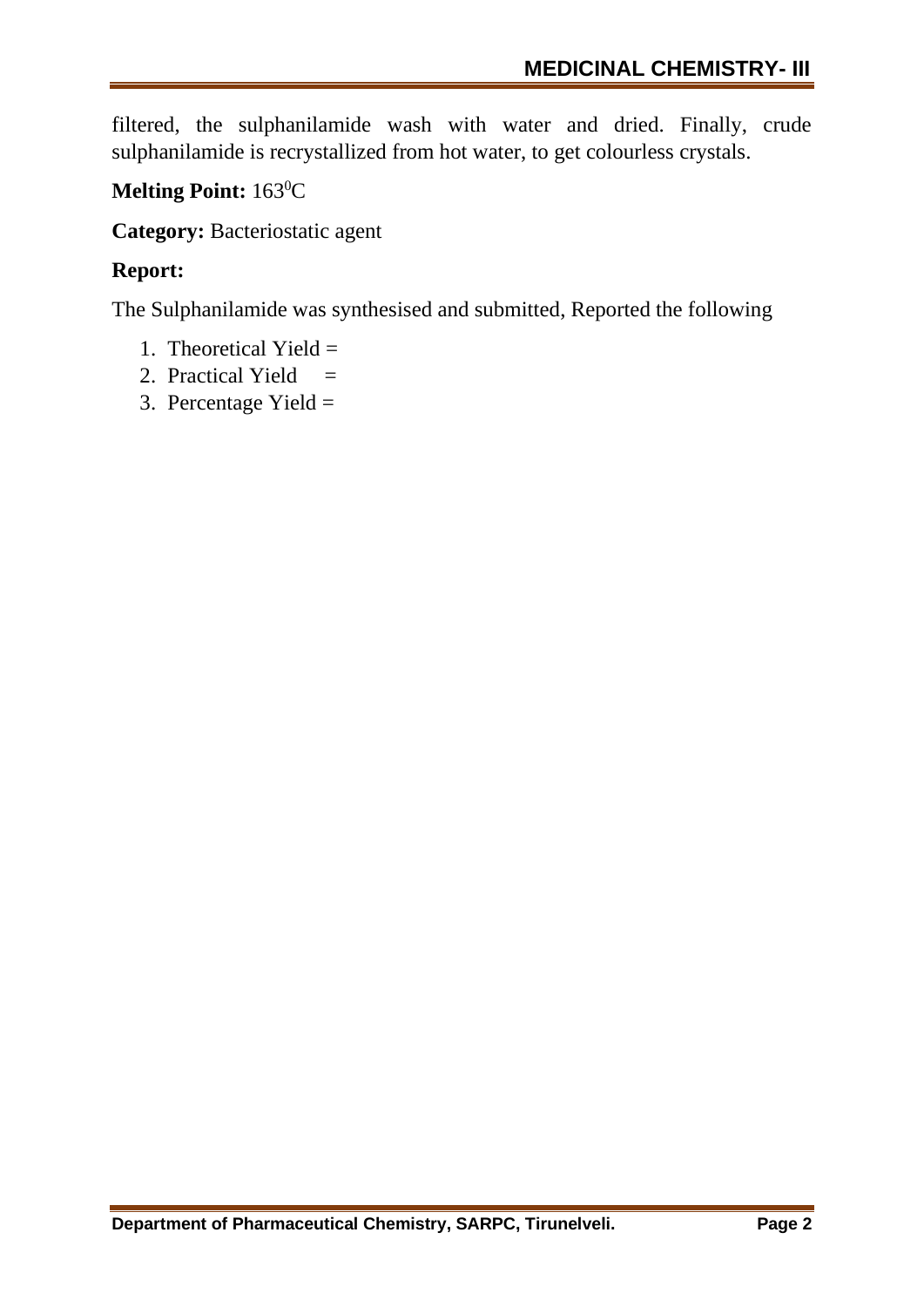# **Synthesis of 7- Hydroxy -4- Methyl Coumarin**

## **Aim:**

To Synthesis and submit Synthesis of 7- Hydroxy -4- methyl coumarin**.**

# **Principle:**

A general synthesis of coumarins involves the interaction of a phenol with a β- ketoester in presence of an acid condensing agent (Pechmann reaction). Concentrated sulphuric acid is usually used as the condensing agent for simple monohydric phenols and β- ketoesters, although phenol itself reacts better in the presence of aluminium chloride. The mechanism of the reaction to involve the initial formation of a β- hydroxy ester, which then cyclise and dehydrates to yield the coumarin. Polyhydric phenols, particularly here the two hydroxy groups are meta oriented, react with great ease and sulphuric acid is used as the condensing agent with careful temperature control to ensure a good yield.

# **Reaction**



# **Chemicals Requirements:**

| Conc. Sulphuric acid-7.5 ml | $Ice - q.s$          |
|-----------------------------|----------------------|
| Resorcinol $-1.2$ g         | Sodium Hydroxide-q.s |
| Ethylacetoacetate $-2.4$ ml | Ethanol $-$ q.s      |

# **Procedure**

Take 1 litre of concentrated sulphuric acid in a 3 litres capasity 3 necked flask fitted with a thermometer, mechanical stirrer and a dropping funnel. Immerse the flask in an ice bath. When the temperature falls below  $10^{0}$ C, add a solution of 100 g  $(0.91 \text{ mol})$  of resocinol in 134 g  $(130.5 \text{ ml}, 1.03 \text{ mol})$  of redistilled ethyl acetoacetate drop wise and with stirring. Maintain the temperature below  $10^{0}$ C by means of an ice-bath during the addition (2h). Keep the mixture at room temperature for 18 hr and then pour it into a mixture of 2 kg of crushed ice with vigours stirring and add 3 litter of water. Collect the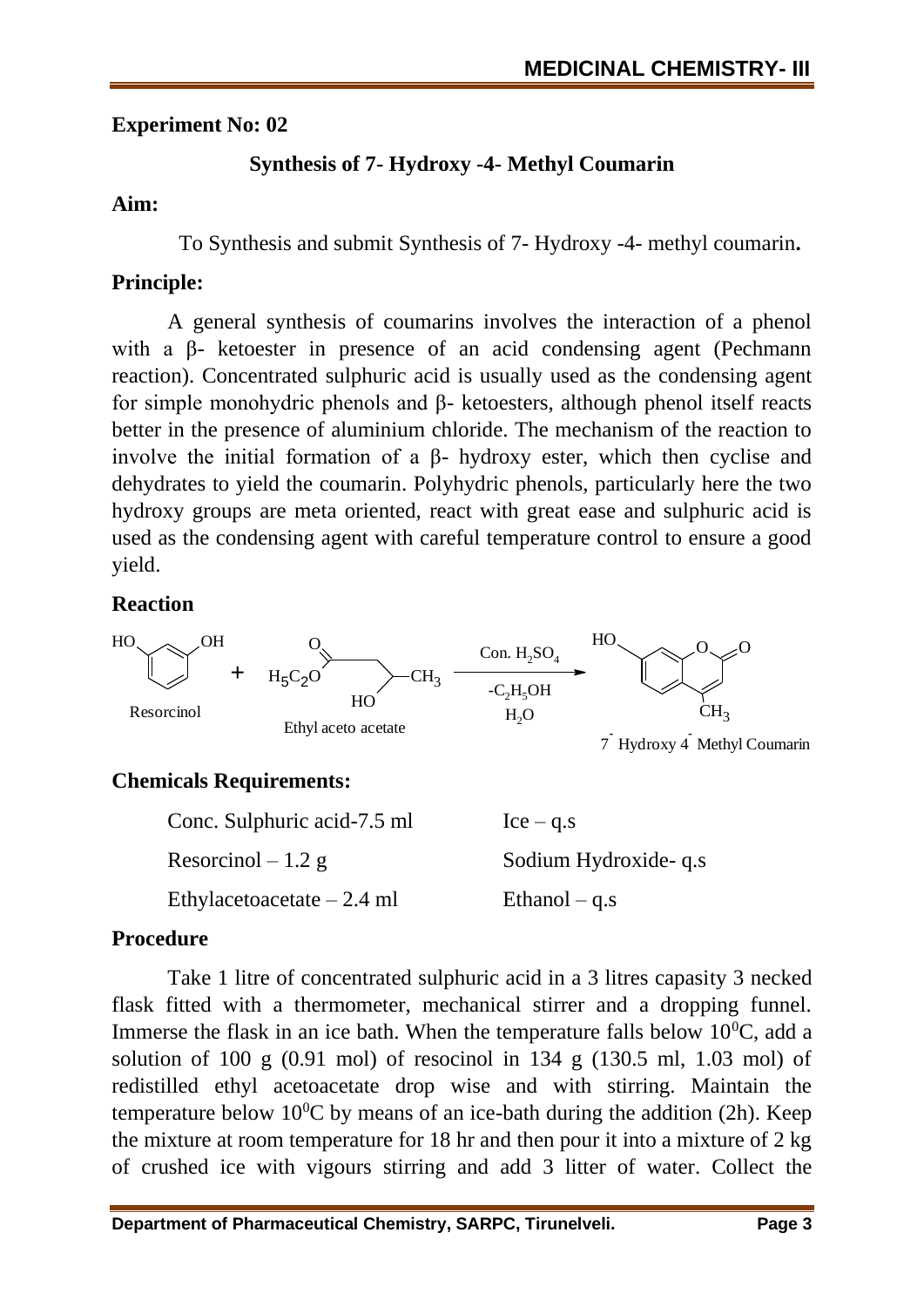precipitate by suction filteration and wash it with three 25 ml portion of cold water. Dissolve the solid in 1500 ml of 5 percent sodium hydroxide solution, filter and add dilute 2 M sulphuric acid (about 550 ml) with vigourous stirring until the solution is acid to litmus. Filter the crude 4-methyl-7-hydroxy coumarin at the pump, wash with four 25 ml portions of cold water and dry at 100 $^{\circ}$ C. The yield is 155g (97%). Recrystallise from 95 percent ethanol: the pure compound separete in colourless needles, m.p. 185<sup>0</sup>C.

**Use** 

Laser dye.

Starting material for production of the insecticide ' hymecromone'.

#### **Report:**

7- hydroxy -4- methyl coumarin was synthesized and the percentage yield was found to be  $\dots \dots$  %.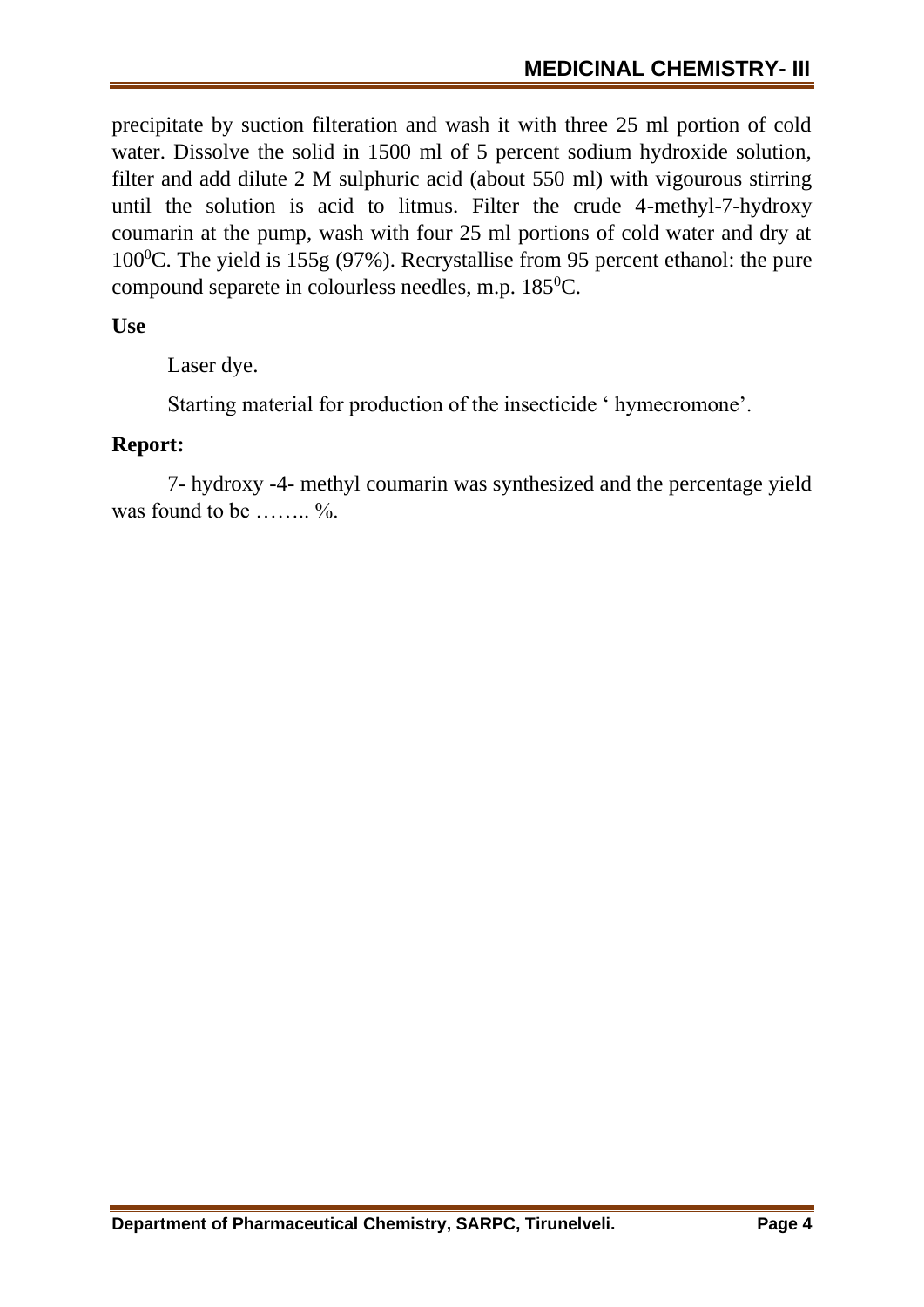# **Synthesis of Chlorbutanol**

### **Aim:**

To Prepare and submit chlorbutanol from acetone and calculate the Percentage Yield.

## **Principle:**

Chlorbutanol is also known as Chloroketone. It is a trichloro derivative of tertiary butyl alcohol. It is prepared by combination with acetone and chloroform in the presence of solid potassium hydroxide Chlorobutanol is used as local anaesthetic in dental preparation and also antiseptic.

#### **Reaction:**



Chlorbutanol

# **Chemical Required:**

Chloroform – 11 ml

Potassium hydroxide – 1 gm

Acetone – 14 ml

# **Procedure:**

About 11 ml of chloroform and 1 gm of solid potassium hydroxide are taken in a round bottom flask shake until the potassium hydroxide dissolves. To this 14 ml of acetone was added and shaken for 15 minutes. Then set aside for half an hour and crystal of chlorbutanol was separated out.

# **Melting Point: 95 °C – 99 °C**

**Use:**

Local anaesthetics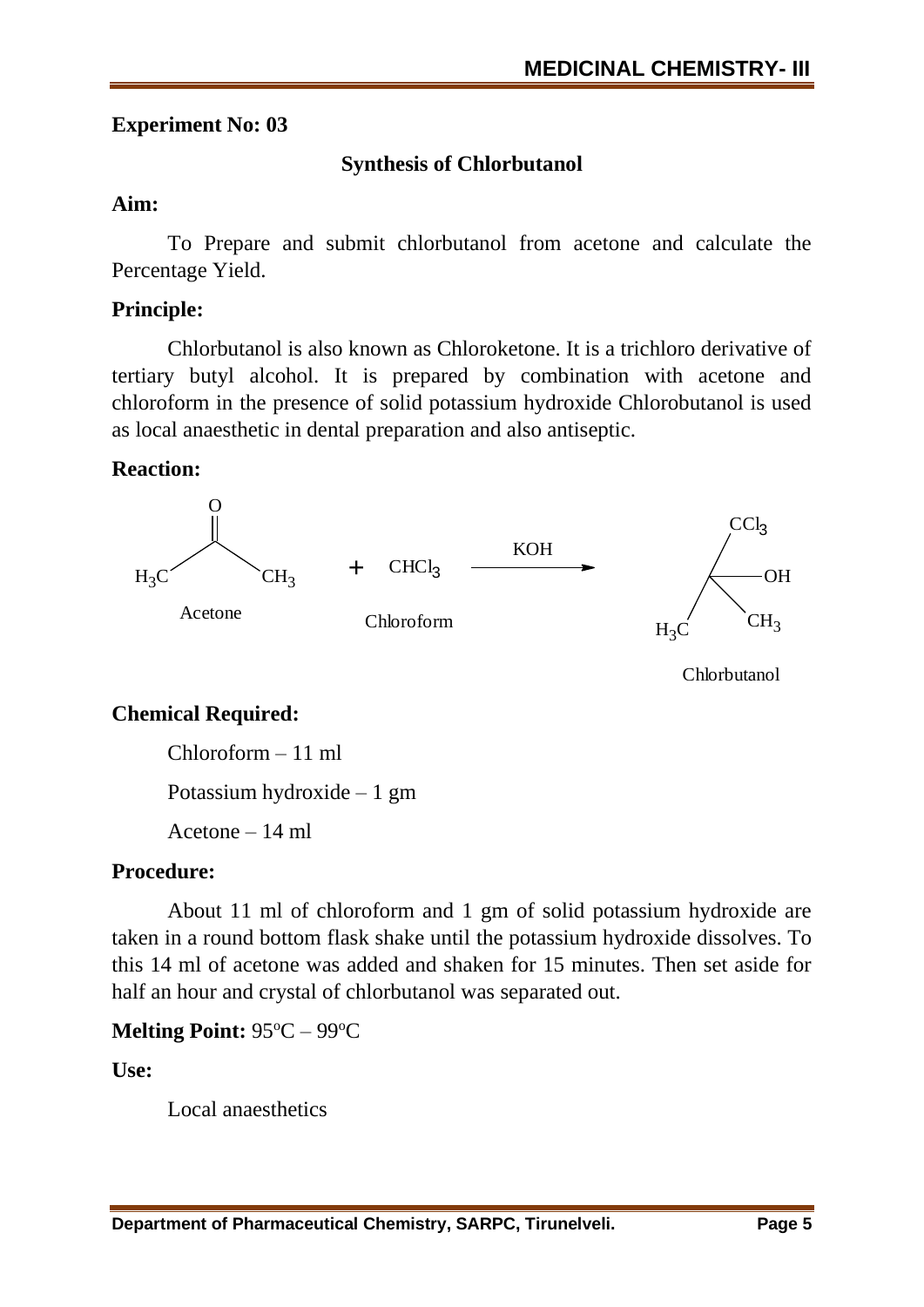# **Report:**

Chlorbutanol was Prepared and submitted and reported the following

- 1. Theoretical Yield  $=$
- 2. Practical Yield  $=$
- 3. Percentage yield  $=$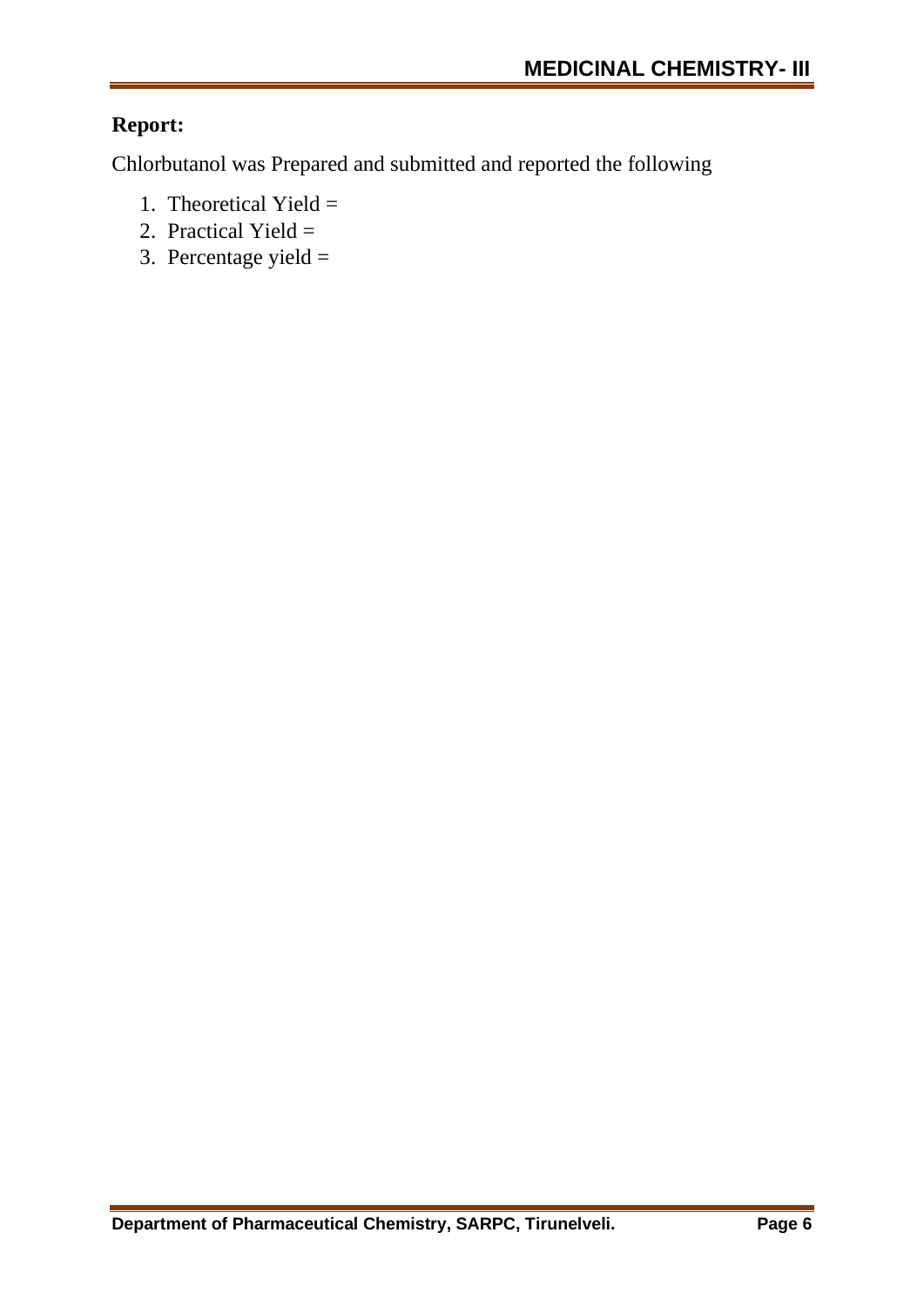# **Synthesis of Tolbutamide**

# **Aim:**

To prepare and submit tolbutamide from p-toluene sulfonamide and calculate its percentage yield.

# **Principle:**

The synthesis of tolbutamide involves addition reaction of p-toluene sulfonamide and butyl isocyanate in the presence of triethylamine and tetrahydrofuran.

# **Reaction:**



Tetrahydrofuran – 10 ml

# **Procedure:**

About N-butyl isocyanate (1m mol) and triethylamine (1.2m mol) in a round bottom flask containing 10 ml of tetrahydrofuran, kept in an ice bath. To the above mixture P-toluene sulfonamide (1m mol) was added drop wise at 0oc. After completing the addition, the temperature was suddenly raised to 35-45oC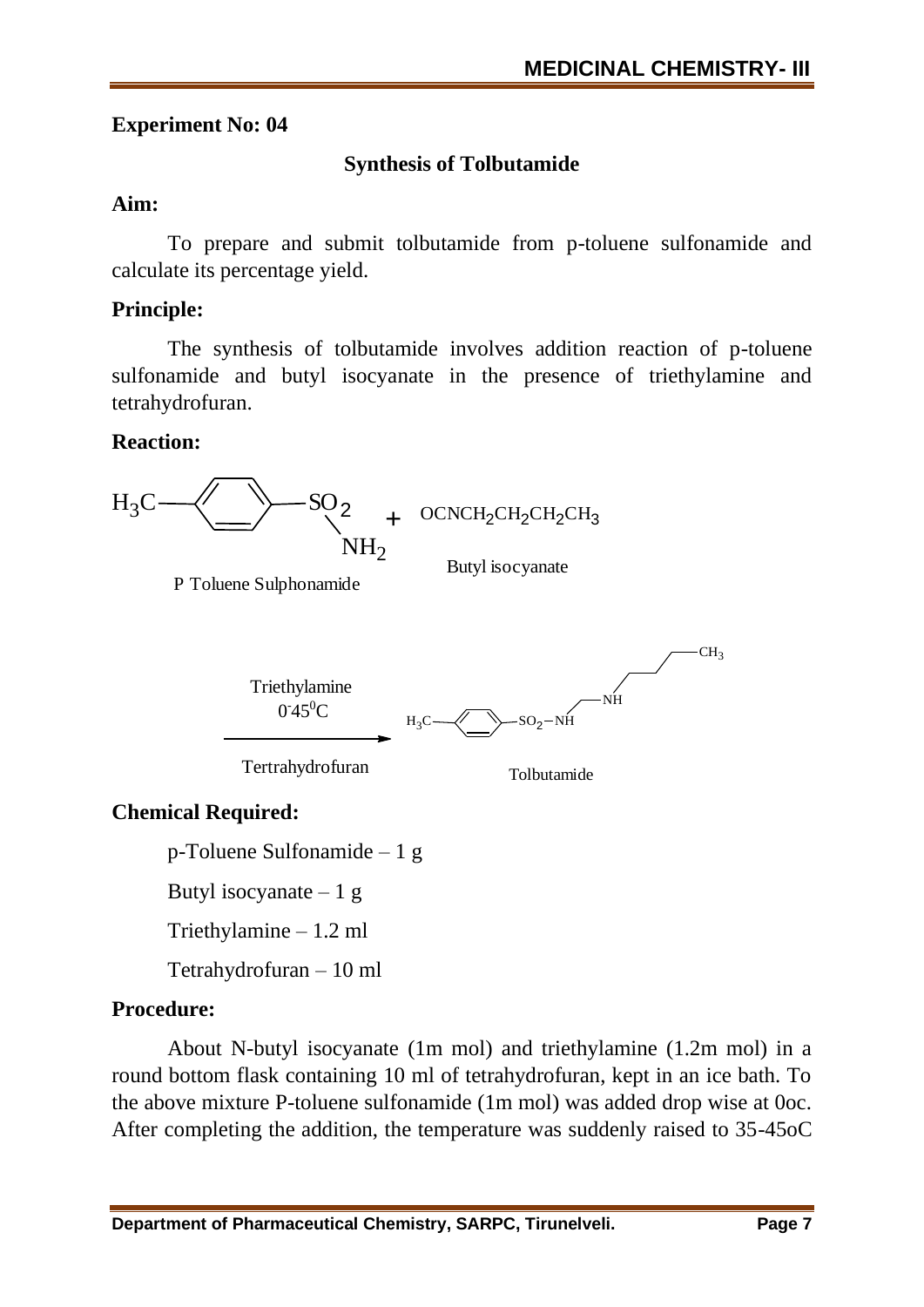and stirred for 3-4 Hrs. Then the solution was filtered. The product was separated and dried. Then it was recrystalised by using Diethyl ether.

## **Melting Point:** 128°C to 129°C

**Use:**

Anti-diabetic

## **Report:**

Tolbutamide was Prepared and submitted. Report the Following

Theoretical Yield:

Practical Yield:

Percentage Yield: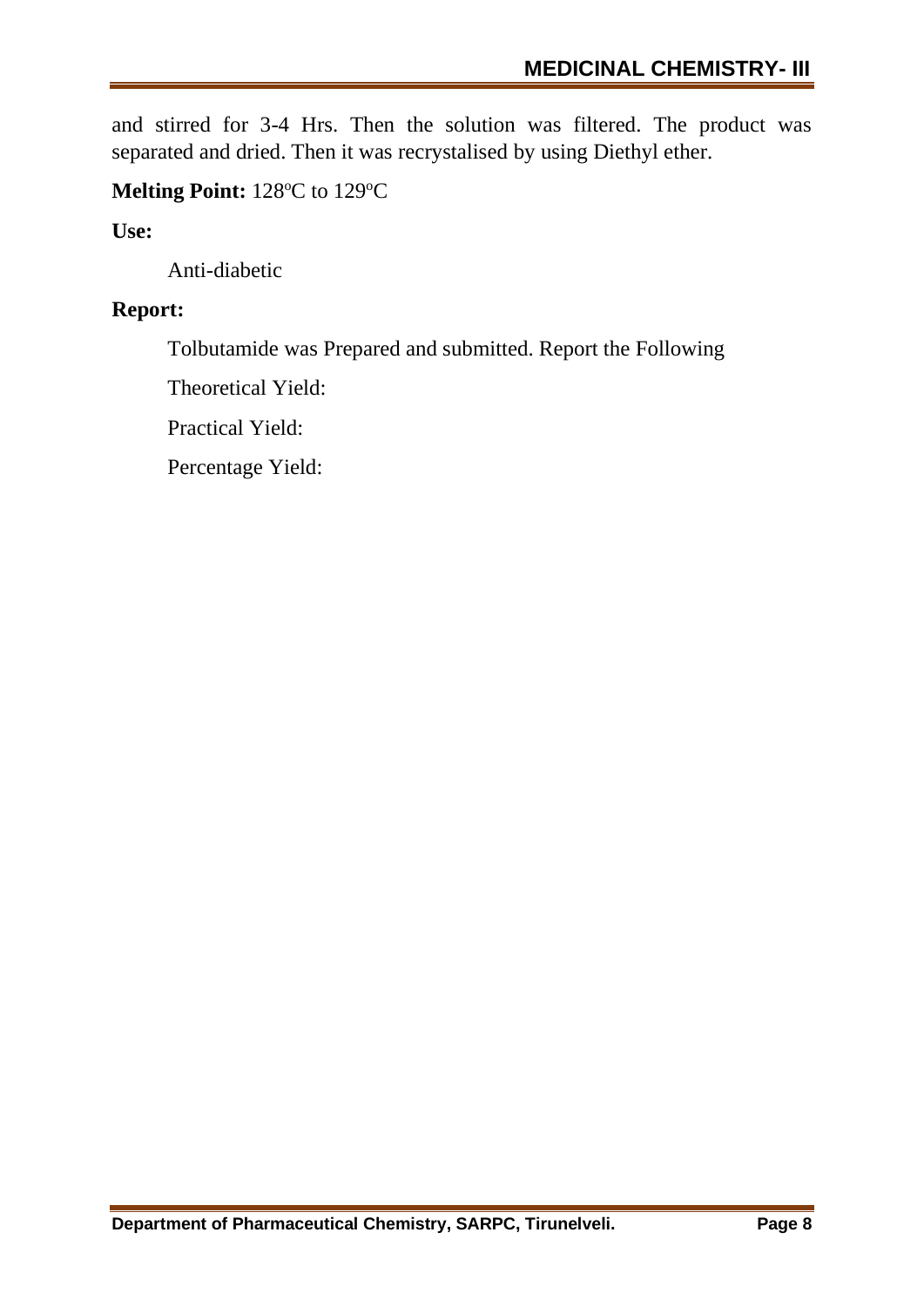# **Synthesis of Hexamine**

#### **Aim:**

To prepare and submit hexamine from formaldehyde and calculate it's Percentage Yield.

# **Principle:**

Hexamine is heterocyclic organic compound  $(CH<sub>2</sub>)6N<sub>4</sub>$ . It has symmetrical tetrahedral cage- like structure. It is prepared by condensation reaction between formaldehyde and ammonia.

## **Reaction:**



# **Chemical Required:**

Formaldehyde  $-4.7 g$ 

Ammonia Solution  $-7 g$ 

# **Procedure:**

About 4.7g of 30% formaldehyde solution was taken in a beaker and add 7g of 24% ammonia solution, until the solution is slightly alkaline. The mixture was heated on a water bath for 5 minutes and allowed to stand for 15 minutes. The solution was filtered and then evaporated on a direct flame using china dish to a thick paste. The hexamine crystals are obtained and dried. It was recrystallized from water or alcohol. Hexamine forms colourless, odourless crystals, which are soluble in water and 90% alcohol.

**Use:**

Urinary anti-infective agent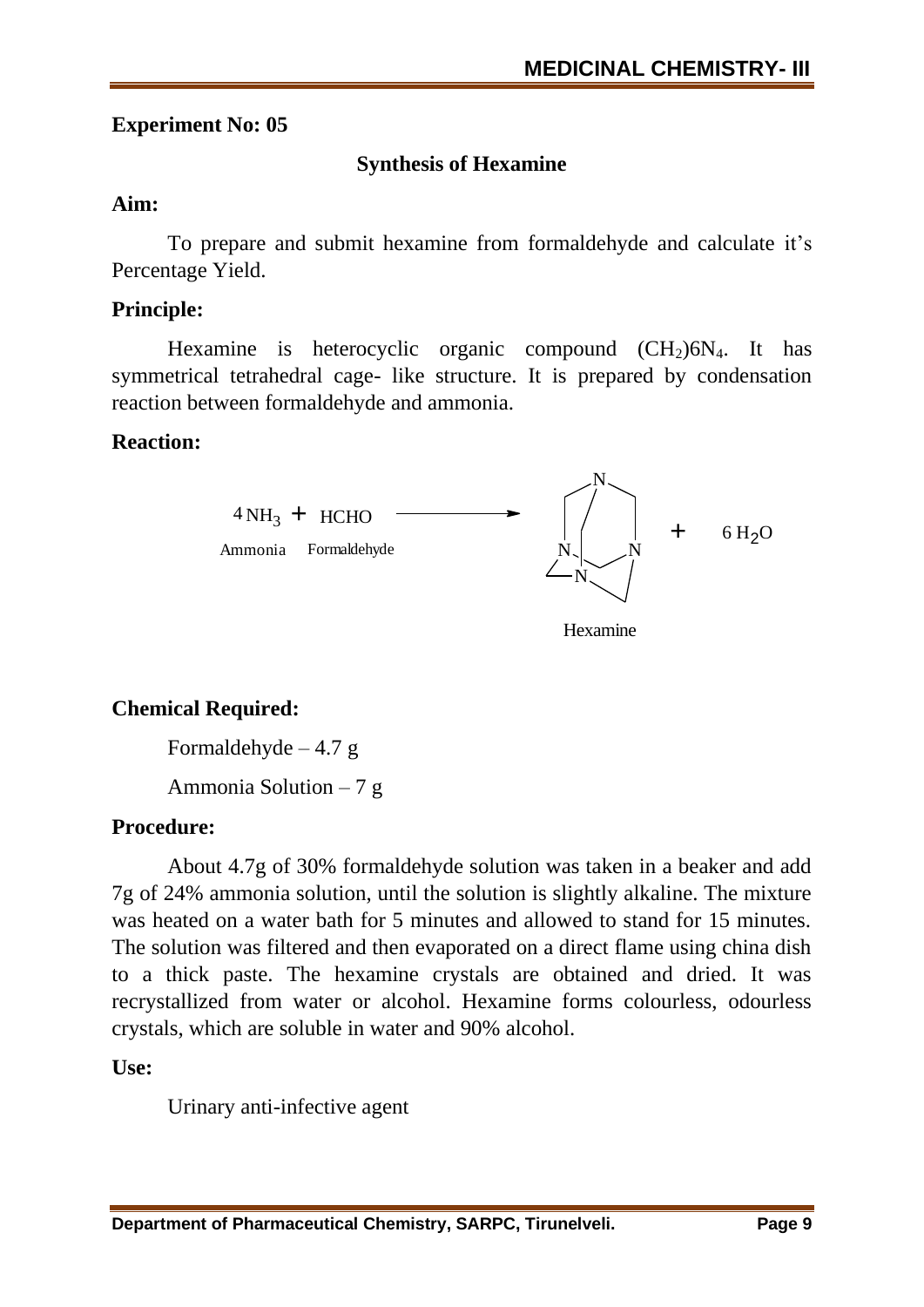# **Report:**

Hexamine was prepared and submitted. Report the following

Theoretical Yield:

Practical Yield:

Percentage Yield: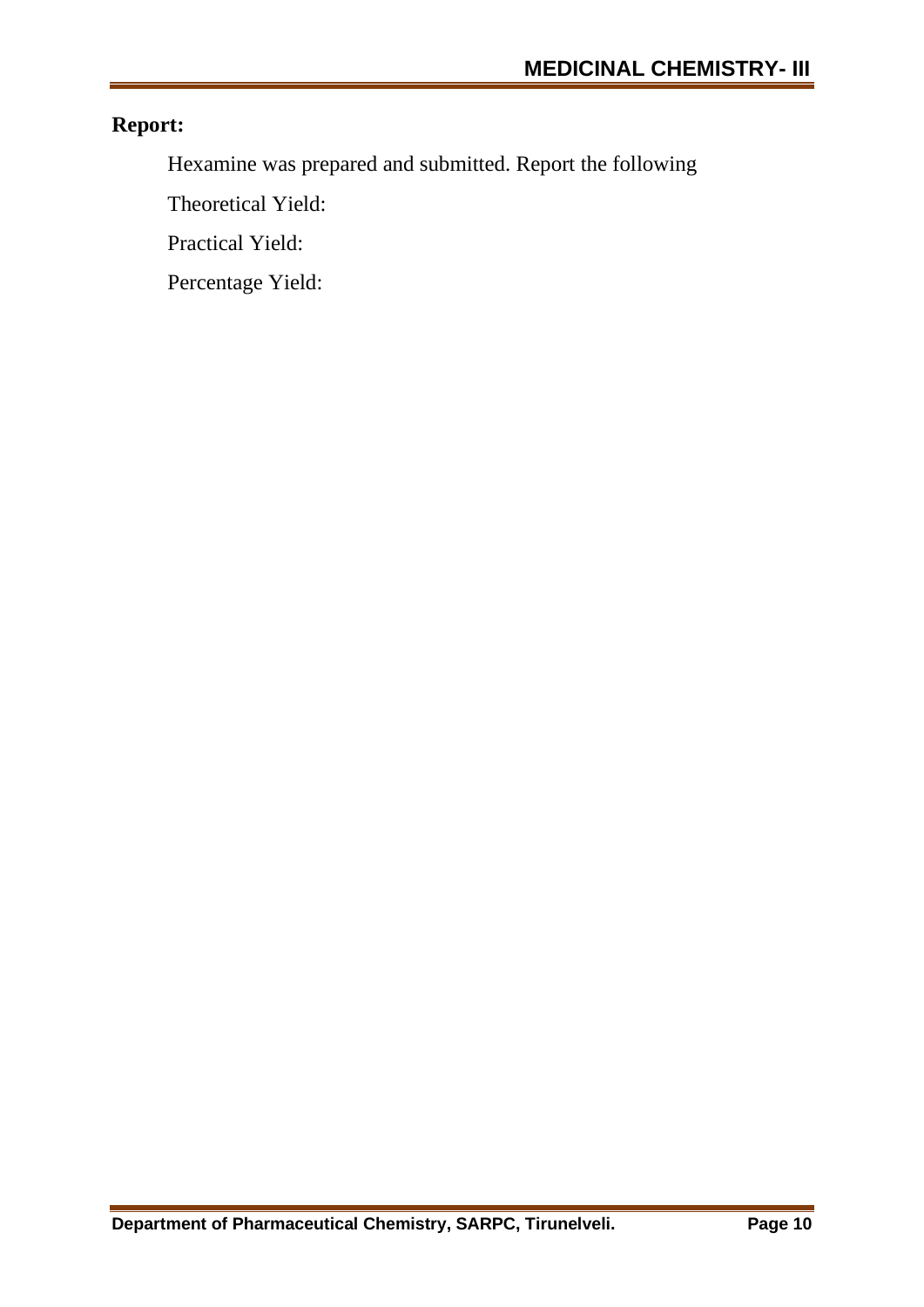# **Assay of Isonicotinic acid hydrazide**

## **Aim:**

To determine the percentage purity of given sample of Isonicotic acid hydrazide tablet.

# **Principle:**

Isonicotinic acid hydrazide/ isoniazid is an anti-tubercular drug. It is assayed by the direct titration of Potassium bromate with addition of potassium bromide in the presence of acid medium using hydrochloric acid. During oxidation reaction liberated bromine reacts with isoniazid in aqueous solution to form isonicotinic acid. Azo dye methyl red indicator is used in this titration, decolorized the red colour is the end point.

# **Reaction:**

## **Standardisation:**



# **Procedure:**

# **Preparation of 0.0167 M Potassium bromate solution:**

About 5.566gm of Potassium bromate was dissolved in water and made up to 1000 ml with distilled water.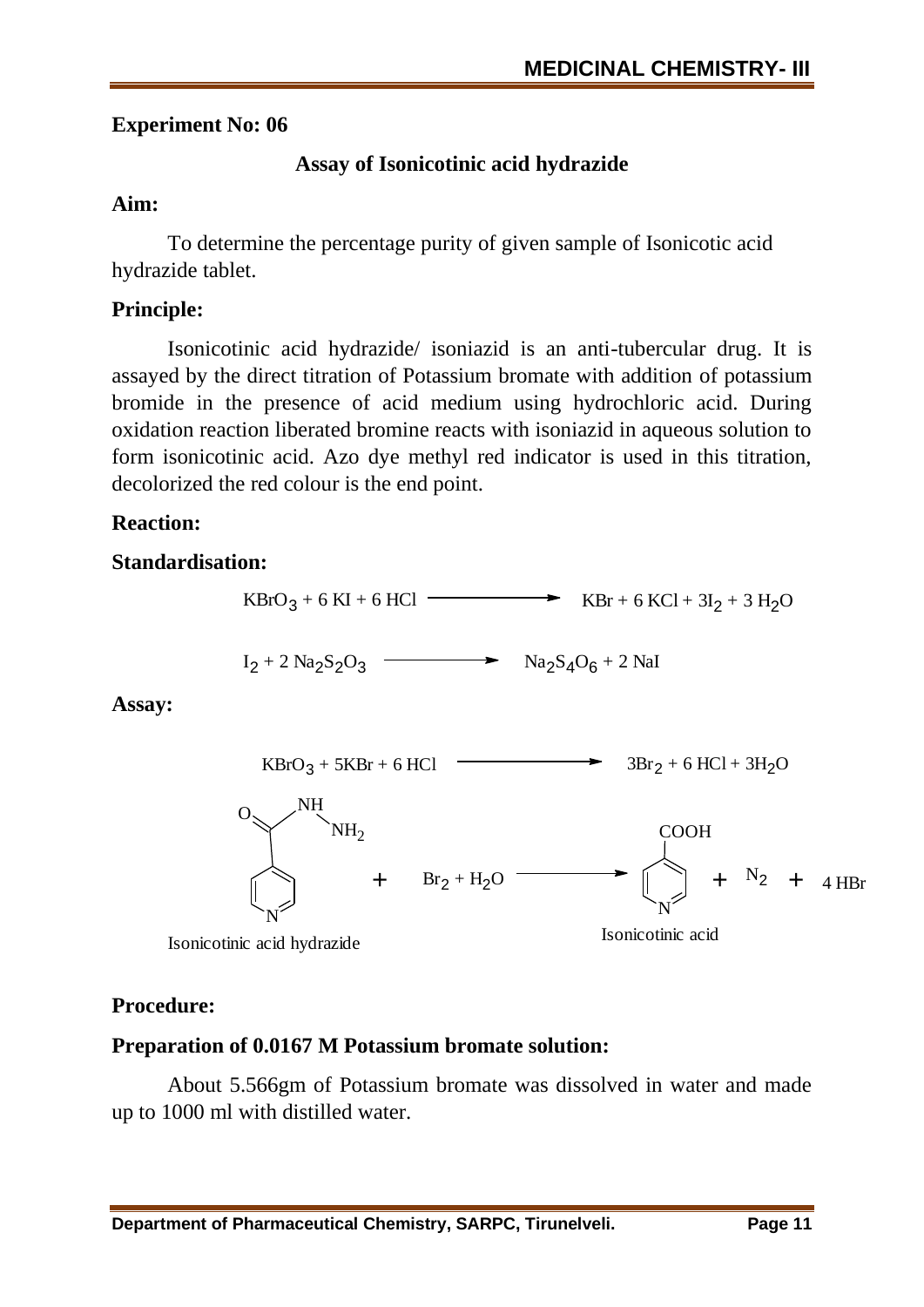#### **Standardisation of 0.0167 M Potassium bromate:**

20 ml of above solution was transferred in a glass stopper flask and 3 g of Potassium iodide and followed with 3 ml of HCl was added. Allow to stand for 5 min, titrate liberated Iodine with 0.1 M sodium thiosulphate adding 3 ml of starch solution TS and the end point is approached.

Concentration of 0.0167 M Potassium bromate= Molarity of Sodium thiosulphate

Volume of Potassium bromate

#### **Assay of Isonicotinic acid hydrazide tablet**

Twenty tablets were weighed accurately and pulverized. A weighed quantity of the tablet power equivalent to 0.25 mg INH was transferred into a clean and dry 100 ml volumetric flask, then sufficient water was added to produce 100 ml. 20 ml of above solution was taken. Then 100 ml of water, 20 ml of hydrochloric acid and 0.2 gm of Potassium bromide were added. Then titrated against slowly with continuous shaking with 0.0167M potassium bromate using 0.05ml of methyl red as an indicator until red colour disappears.

Each ml of 0.0167M Potassium bromate KBrO3 =  $0.003439g$  of C<sub>6</sub>H<sub>7</sub>N<sub>3</sub>O.

#### **Report:**

The Molarity of 0.1 M Sodium nitrite

The percentage purity of given isonicotinic acid Hydrazide tablet was found to be: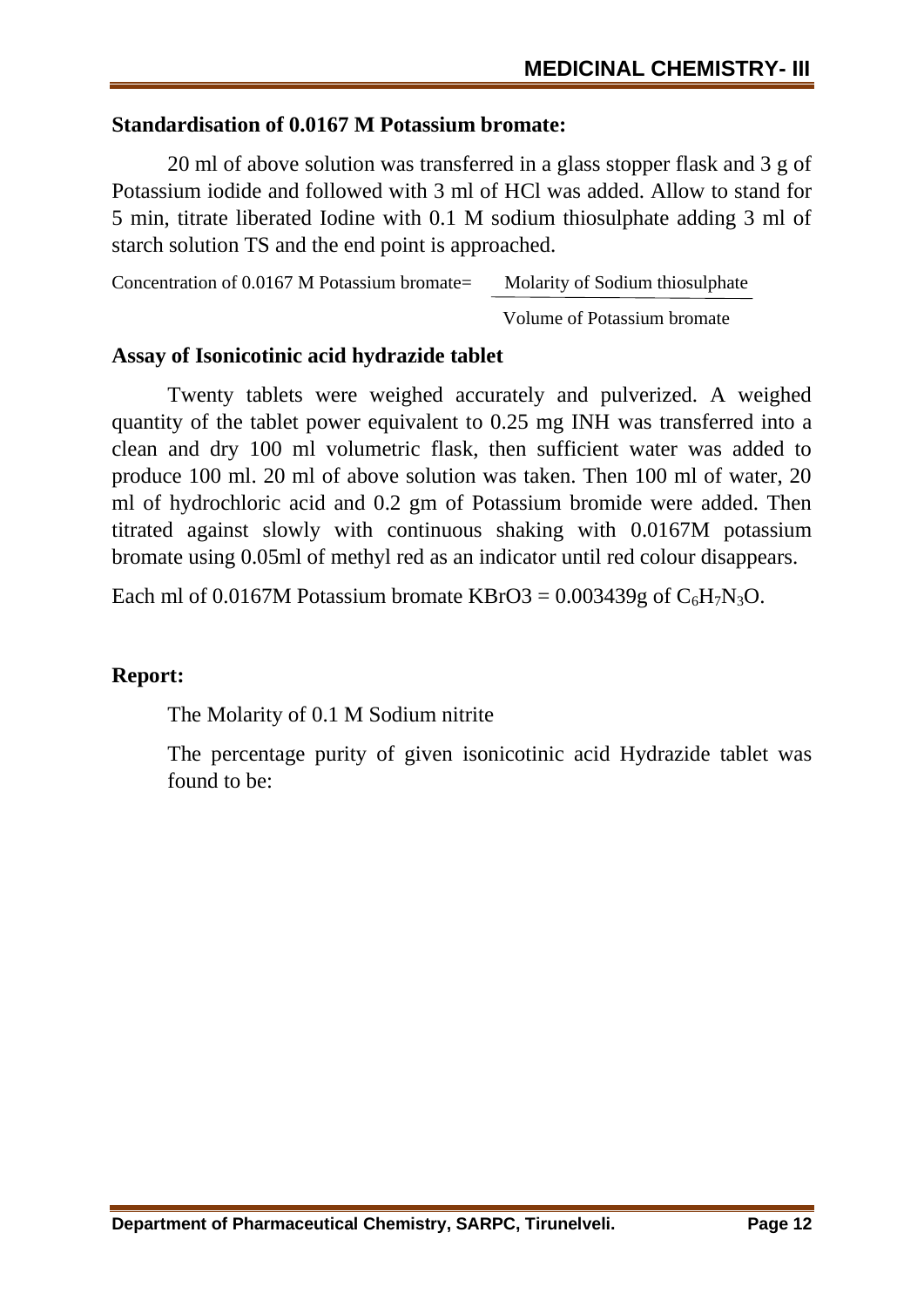## **Assay of Metronidazole**

## **Aim:**

To determine the percentage purity of given sample of Metronidazole tablet.

## **Principle:**

Substance with very weak acid or basic property do not give sharp end point in aqueous solution can be titrated with non-aqueous solvents. Nonaqueous titration is based on Bronsted-Lowry theory According to this theory an acid is a proton donor, i.e. a substance which tends to dissociate to yield a proton, and a base is proton acceptor, i.e. a substance which tends to combine with a proton. When an acid HB dissociates it yields a proton together with the conjugate base B of the acid.

Metronidazole is a weak base and it is assayed by non-aqueous titration. When a weakly basic drug is dissolved in acidic solvent with titration of perchloric acid, the basic property of mineral is enhanced. If a strong acid like perchloric acid is added in acetic acid, the acetic acid behaves as a base and combine with proton donated by perchloric acid to form onium ion which act as strong acid, the onium ion is readily donates the proton to the base. The indicator used in this titration is crystal violet. The use of acetic anhydride in this solution, it combines with the water molecule to form acetic acid.

# **Reaction:**

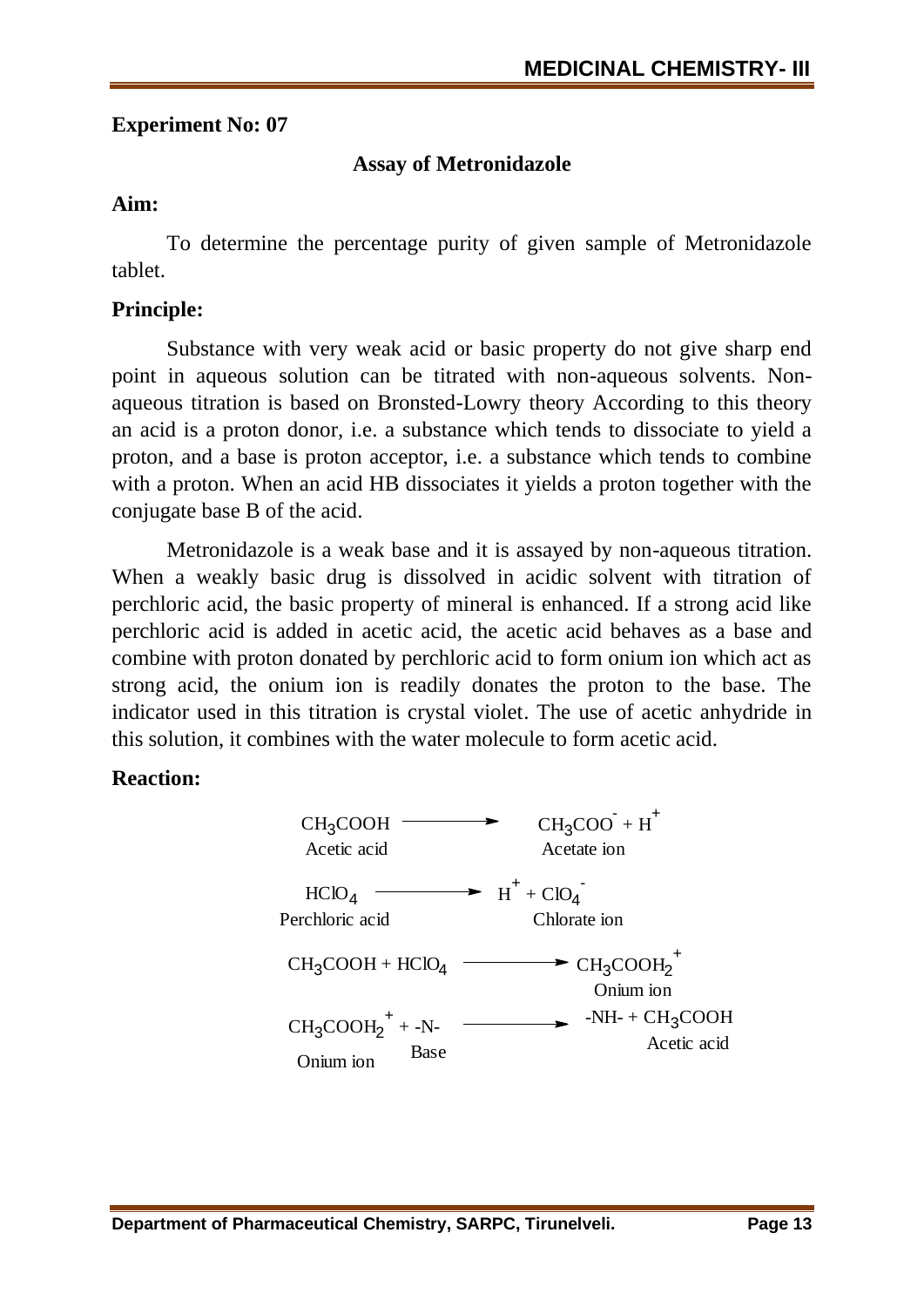## **Standardisation:**



## **Procedure:**

## **Preparation of Perchloric acid 0.1M**

Mixed 8.5 ml of Perchloric acid in 900 ml of glacial acetic acid shake vigorously and continuous stirring. Then added 30 ml acetic anhydride and make up the volume to 1 litre with glacial acetic acid and allowed to stand for 24 Hours before use. The acetic anhydride reacts with the water in perchloric acid and some traces in glacial acetic acid thereby making the resulting mixture practically anhydrous.

#### **Standardisation of 0.1 N Perchloric acid**

About 0.5g of Potassium hydrogen phthalate were weighed accurately and transfer in a 100 ml conical flask, previously dried at  $120^{\circ}$ C for 2 hours. 50ml of glacial acetic acid was added, warmed if necessary, to dissolve the salt completely. Cooled and titrated with 0.1M perchloric acid using crystal violet 0.1ml (2 drops) as an indicator. The end point is colour changes from violet to emerald green.

Each ml of 0.1M Perchloric acid = 0.02042g of Potassium hydrogen Phthalate

# **Assay of metronidazole:**

About 3.0g of metronidazole sample was weighed accurately and transfer into a 250ml conical flask, 50ml of Glacial acetic acid was added, warmed gently. Cooled and titrated with 0.1M perchloric acid using α-Naphthol benzene as an indicator. The end point is colour changes from Blue to Blue-green.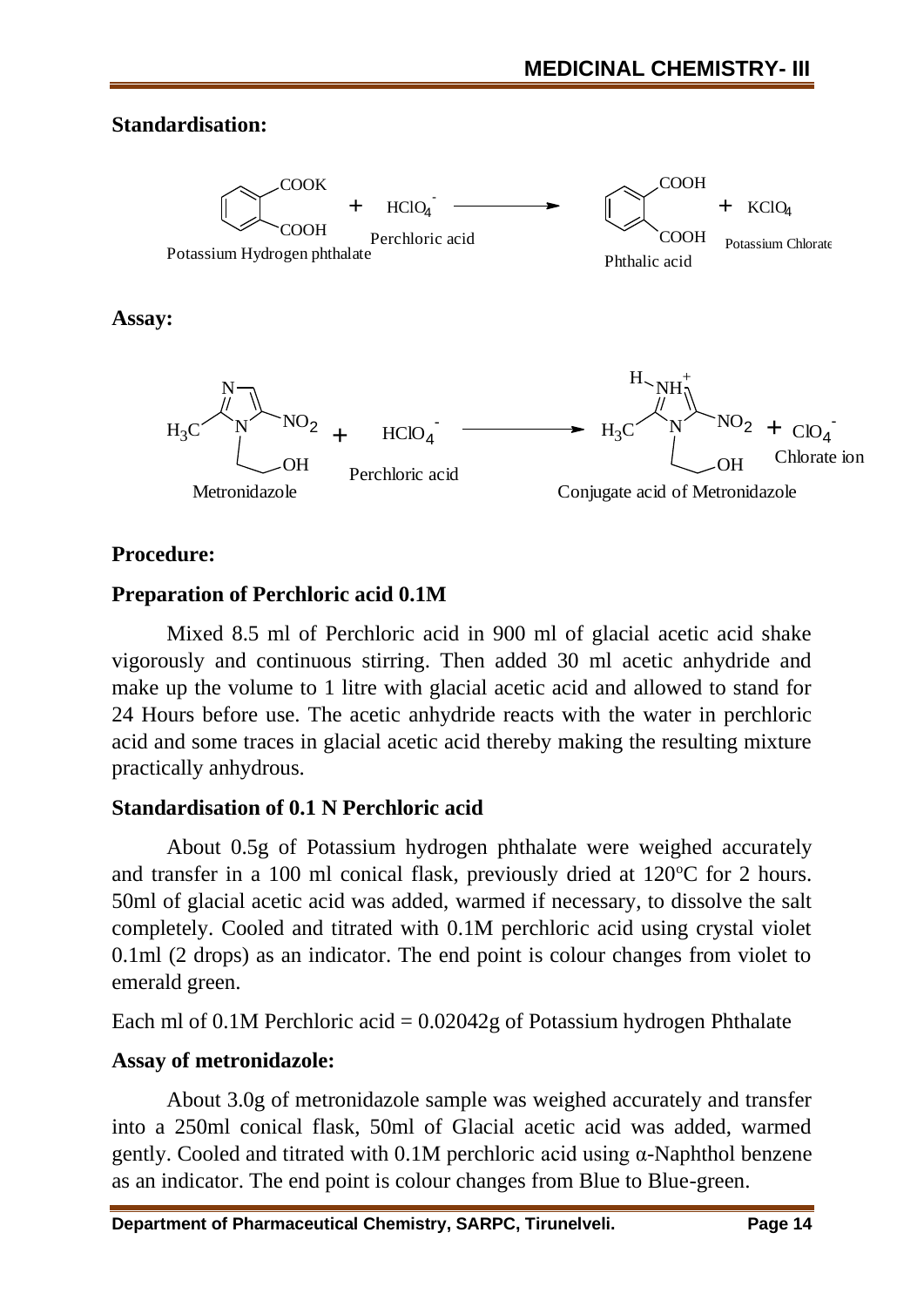Each ml of  $0.1M$  perchloric acid =  $0.02042g$  of Potassium hydrogen Phthalate.

# **Report:**

The Molarity of 0.1M Perchloric acid=

The Percentage purity of given metronidazole was found to be=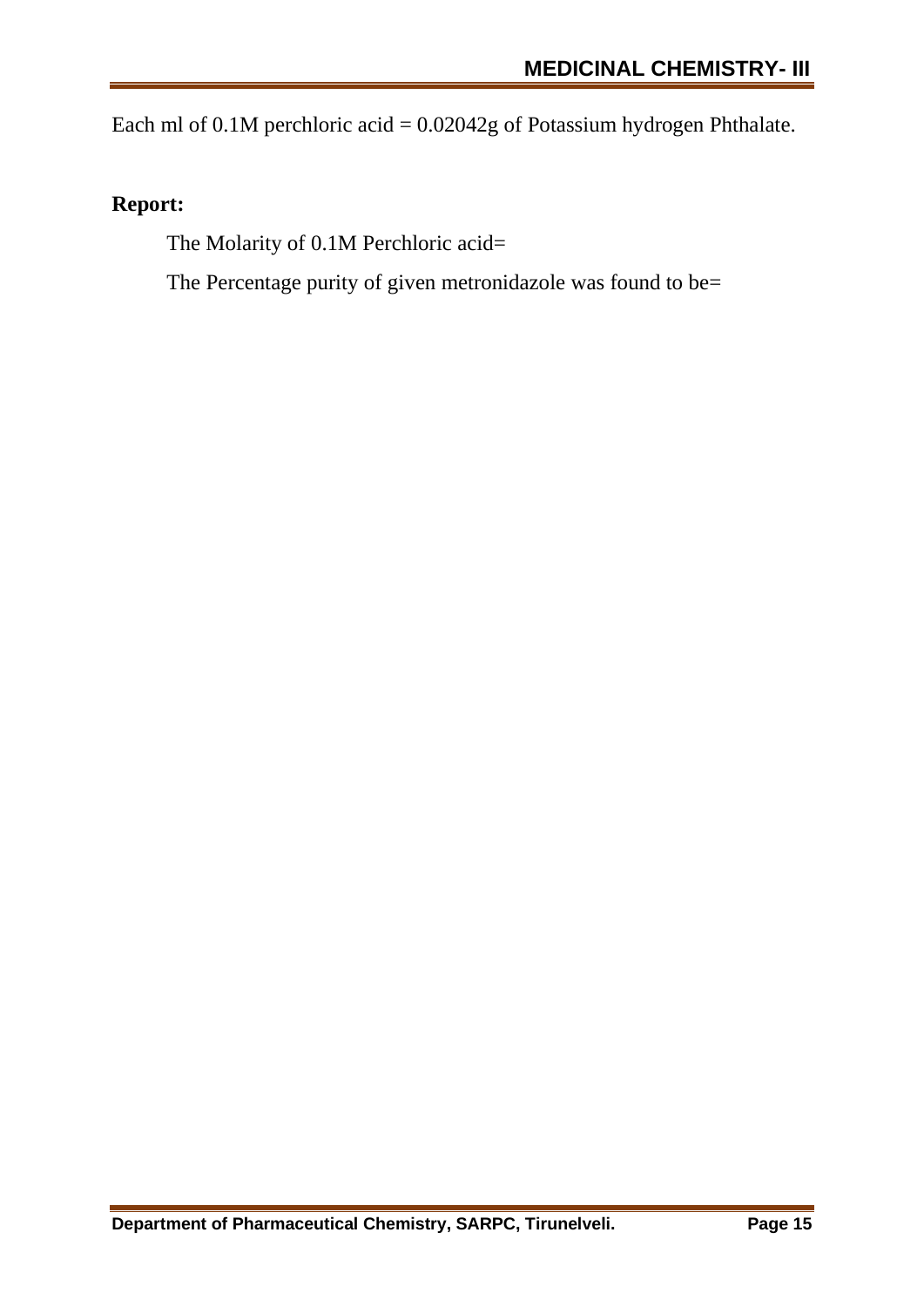#### **Assay of Dapsone**

#### **Aim:**

To determine the percentage purity of given sample of tablet.

## **Principle:**

Dapsone is a diamino diphenyl sulphone. It is assayed by direct diazotization titration. The free primary amino group present in dapsone is diazotized by nitrous acid and hydrochloric acid to form arene diazonium compound. The end point can be determined by using external indicator i.e. starch iodide paper, during titration with sodium nitrite an aromatic primary amine is diazotized. After the end point the drug solution containing a slight excess of nitrite comes in contact with starch iodide paper. It oxidizes iodide into iodine which gives blue colour with starch indicating the end point.

## **Reaction:**



Diazonium salt

#### **Procedure:**

#### **Preparation of 0.1M Sodium nitrite solution:**

7.5g of sodium nitrite was dissolved in sufficient water to produced 1000ml.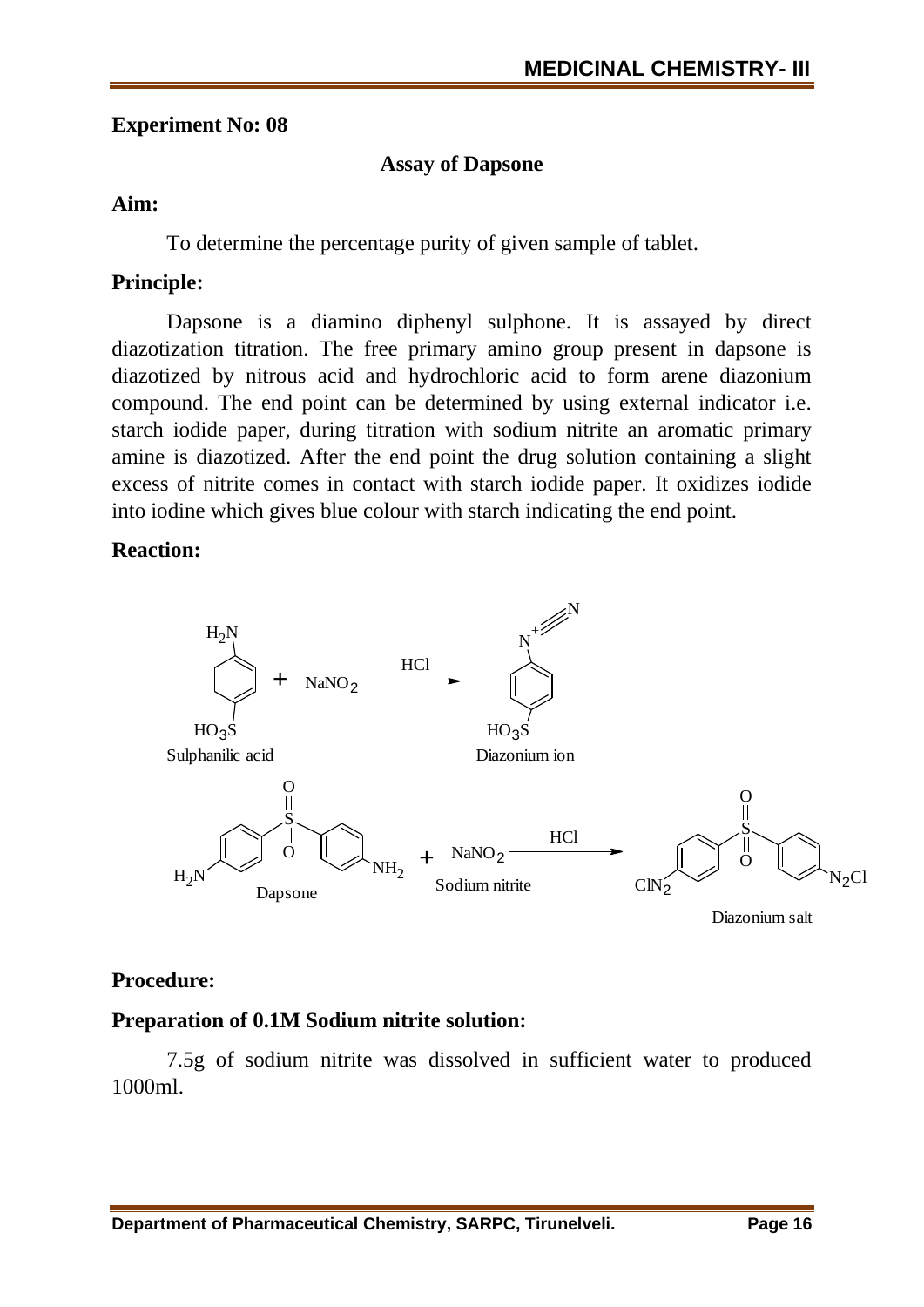## **Standardisation of 0.1M Sodium nitrite:**

0.3g of sulphanilic acid was dissolved in 50ml of 2M hydrochloric acid, 3g of potassium bromide was added, cool in ice and titrate with 0.1M sodium nitrite solution using starch iodide paper as external indicator.

Each ml of 0.1M Sodium nitrite=  $0.01732g$  of  $C_6H_7NO_3S$ .

# **Assay of Dapsone tablet:**

20 tablets were weighed and powered. Tablet powder equivalent to 0.25gm dapsone was weighed and dissolved in a mixture of 15ml of 2M hydrochloric acid. The solution was cooled to about  $15^{\circ}$ C and carry out sodium nitrite titration using starch iodide paper as an external indicator. End point is immediate appearance of blue colour.

Each ml of 0.1M sodium nitrite=  $0.01241g$  of  $C_{12}H_{12}N_2O_2S$ .

# **Report:**

The Molarity of 0.1M sodium nitrite=

The percentage purity of given dapsone tablet was found to be=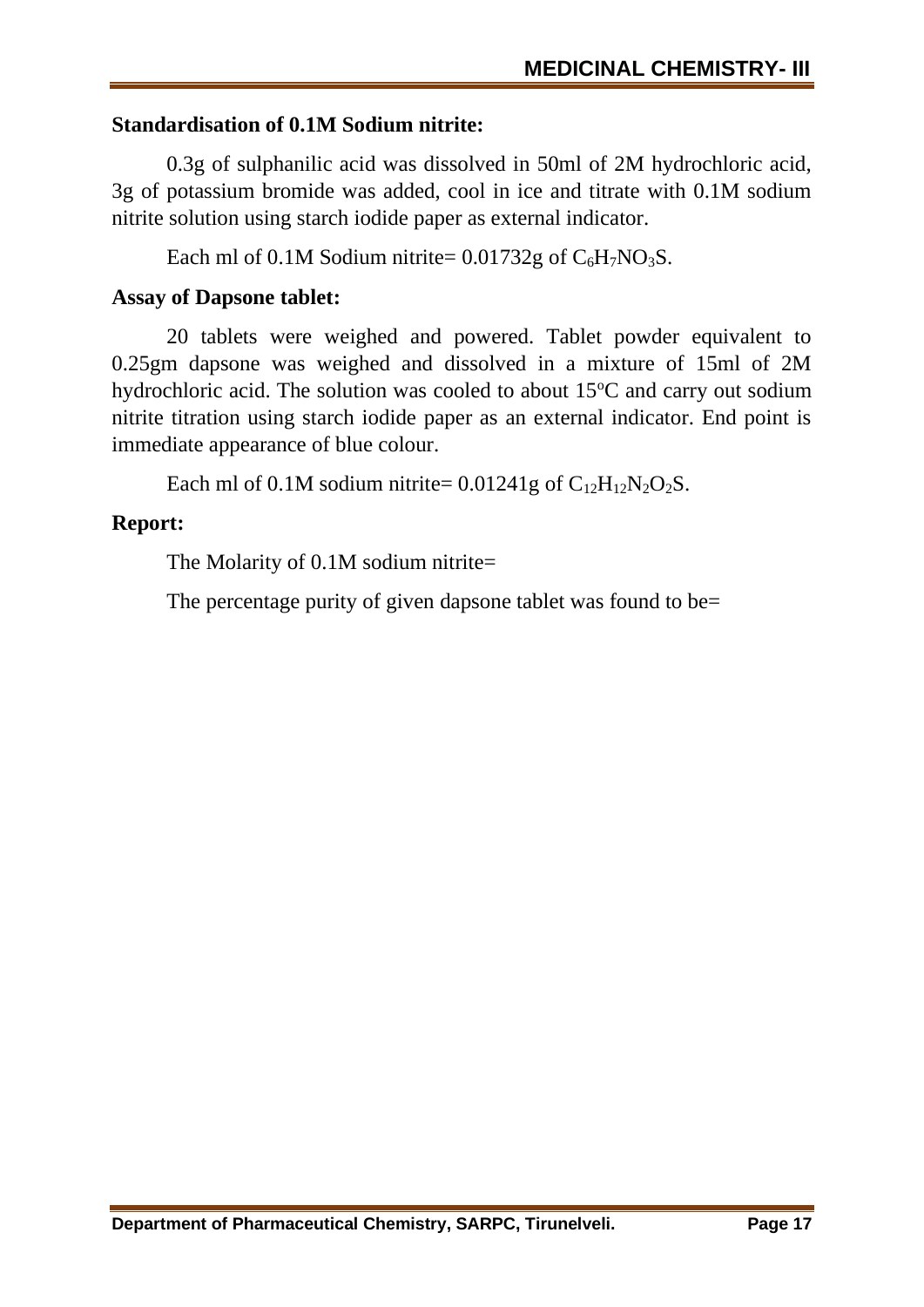## **Assay of Chlorpheniramine Maleate**

#### **Aim:**

To determine the percentage purity of given sample of Chlorpheniramine malate.

## **Principle:**

Chlorpheniramine maleate chemically known as 3-(4-chlorophenyl) N, N- Dimethyl-3-(2-pyridyl) propylamine hydrogen maleate is an anti-histamine H1 receptor antagonist. Mineral acid salts of weak nitrogen bases hydrolyse so extensively in aqueous or hydro-alcoholic solution that is possible to titrate the liberated acid with a strong mineral base. Titration of the maleate salt of the drug in water against the sodium hydroxide leads to the formation of water turbidity as the titration proceeds. To prevent this precipitation, alcohol has been used. Since alcohol is basic with respect to water as a solvent, dissolved bases react less strongly alkaline, their salts react more strongly acid, and the end points of the titrations are greatly sharpened, here an aqueous solution of Chlorpheniramine maleate was titrated with aqueous NaOH, the turbidity was formed with appearance of pink is the end point.

#### **Reaction:**



 $+$  <sup>2H<sub>2</sub>O</sup>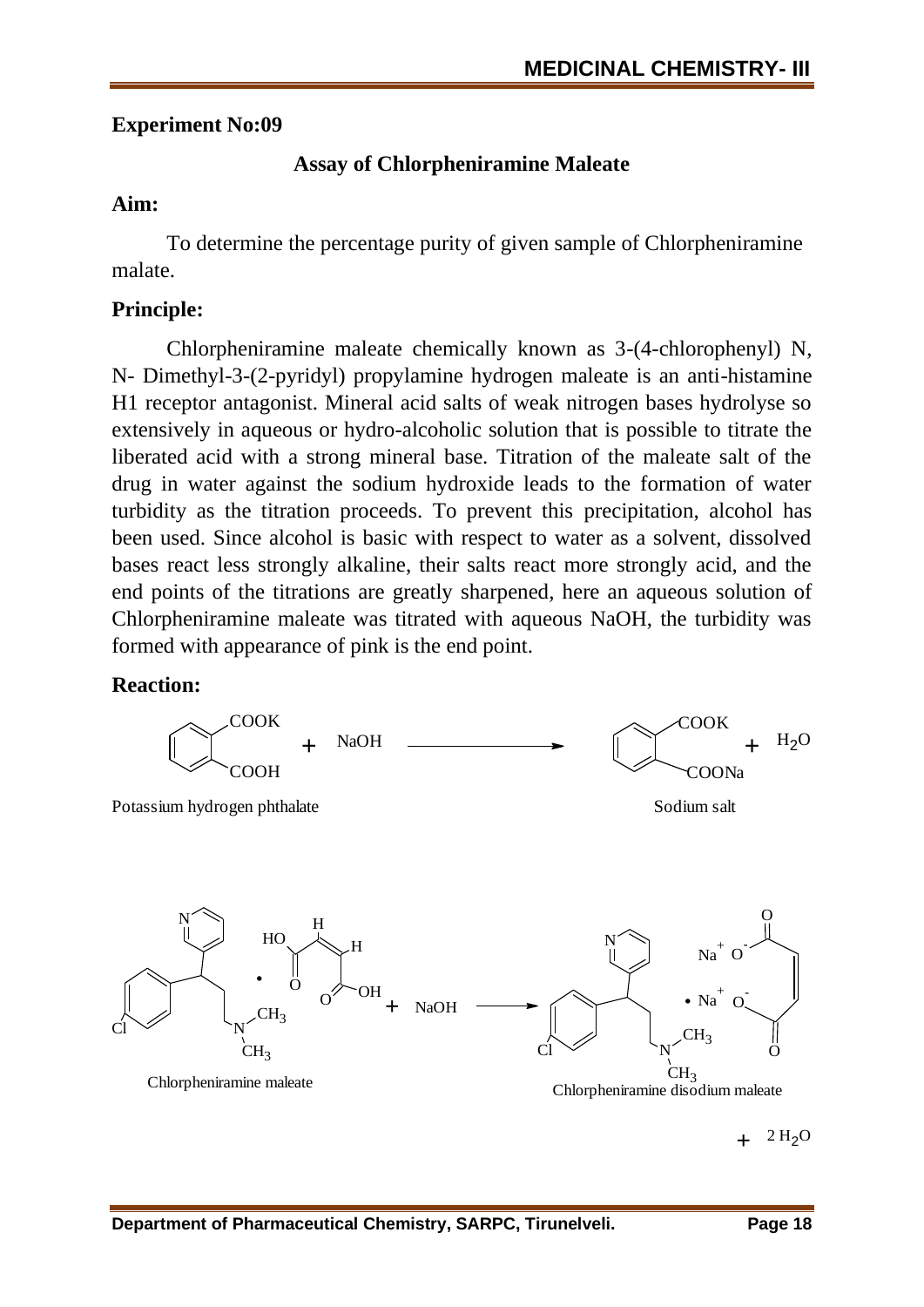### **Procedure:**

# **Preparation of 0.01M Sodium hydroxide:**

Weighed accurately about 0.4gm of Sodium hydroxide pellet in a clean 1000ml standard flask then completely dissolved with 100ml distilled water, and make up to 1000 ml with distilled water.

## **Standardisation of 0.01M sodium hydroxide:**

Weighed accurately about 0.5gm of potassium hydrogen phthalate and transferred into 1000ml conical flask. Then add 75ml of distilled water to dissolve and titrated with 0.01M sodium hydroxide solution using 0.1ml phenolphthalein as an indicator. The end point is appearance of permanent pale pink colour.

Each ml of  $0.01M$  Sodium hydroxide=  $0.002042g$  of  $C_8H_5KO_4$ 

# **Assay of Chlorpheniramine maleate**

Twenty tablets were weighed and grind into a fine powder. An amount of power equivalent to 200mg of chlorpheniramine maleate was weighed accurately into 100ml standard flask, 70ml of neutral alcohol was added and shaken for about 20 min. Then, the volume was made up to mark with neutral alcohol, mixed well and filtered using whatmann No 42 filter paper. The first 10 ml portion of the filtrate was discarded. An aliquot of the drug solution containing 2.0-20.0 mg of chlorpheniramine maleate was measured accurately and transferred into a clean 100 ml conical flask and the total volume was brought to 10 ml with neutral alcohol. Then 2 drops of 0.5% phenolphthalein indicator was added and the solution was titrated with standard 0.01M Sodium hydroxide solution until a permanent pink colour was obtained.

```
Each ml of 0.01M Sodium hydroxide= 0.002042g of C_8H_5KO_4.
```
# **Report:**

The molarity of 0.01M Sodium hydroxide=

The percentage purity of given Chlorpheniramine maleate tablet was found to be $=$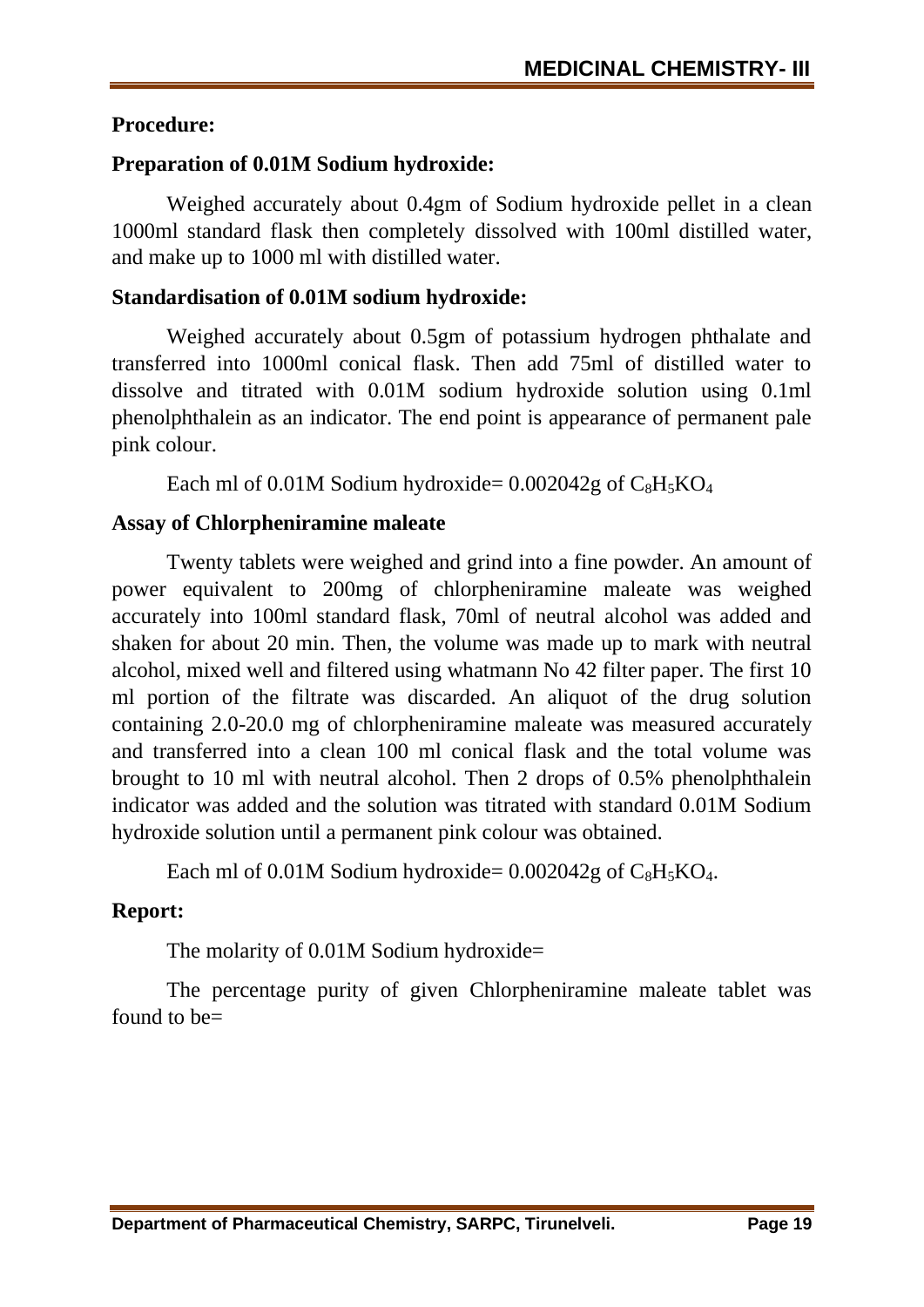## **Experiment: 10**

## **Assay of Benzyl Penicillin**

#### **Aim:**

To determine the percentage purity of given sample of Benzyl penicillin tablet.

#### **Principle:**

Benzyl penicillin is assayed by iodometric titration method. The titration in which equivalent amount of iodine is liberated to form potassium iodide by the sample and the liberated iodine is titrated against standard sodium thiosulphate solution. This type of indirect titration determination of compounds is called iodometric titration. In this titration benzyl penicillin is first hydrolysed with sodium hydroxide solution converted to corresponding penicilloic acid (dicarboxylic acid). Then penicilloic acid further treated with mineral acid to form D-Penicillamine and benzyl penicillic acid. An obtained D-penicillamine is further oxidized quantitatively iodine to give disulphide, excess of iodine is back titrated with 0.02M sodium thiosulphate, equivalent amount of liberated iodine can be measured by titration with sodium thiosulphate using starch as an indicator, which is added near the end point as it get hydrolysed by hydrochloric acid and iodine gets trapped in the matrix of starch. Due to this there is no continuous liberation of iodine. An end point is blue to apple green.

#### **Reaction:**

#### **Standardisation:**

$$
KBrO3 + 6 KI + 6 HCl \longrightarrow KBr + 6 KCl + 3I2 + 3 H2O
$$

 $I_2 + 2 \text{ Na}_2\text{S}_2\text{O}_3$   $\longrightarrow$   $\text{Na}_2\text{S}_4\text{O}_6 + 2 \text{ Na}$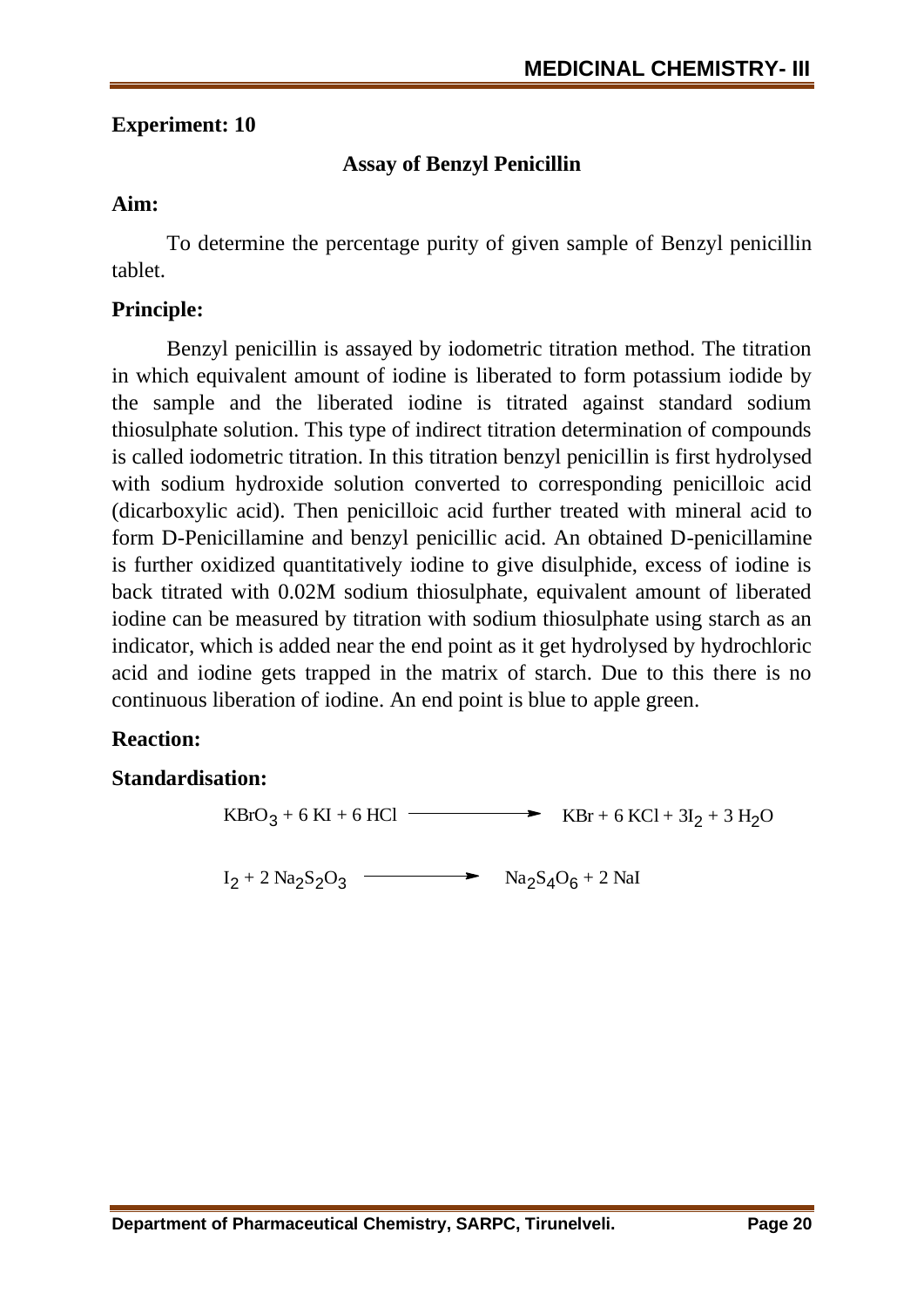**Assay:**



#### **Procedure:**

#### **Preparation of 0.02N Sodium thiosulphate:**

0.02N sodium thiosulphate (4.564 gm of sodium thiosulphate and 250 mg of sodium carbonate) dissolved in 100 ml of water then make up to 1000ml with water.

#### **Standardization of 0.02N sodium thiosulphate:**

Dissolved accurately weighed 0.2g of potassium bromate in 250ml of water taken in a conical flask. From this take 50 ml of the solution, add 2g of potassium iodide, 3ml of 2M HCl and titrate with sodium thiosulphate solution using starch as an indicator until the blue colour is discharged.

Each ml of  $0.01N$  sodium thiosulphate=  $0.002784g$  of KBr.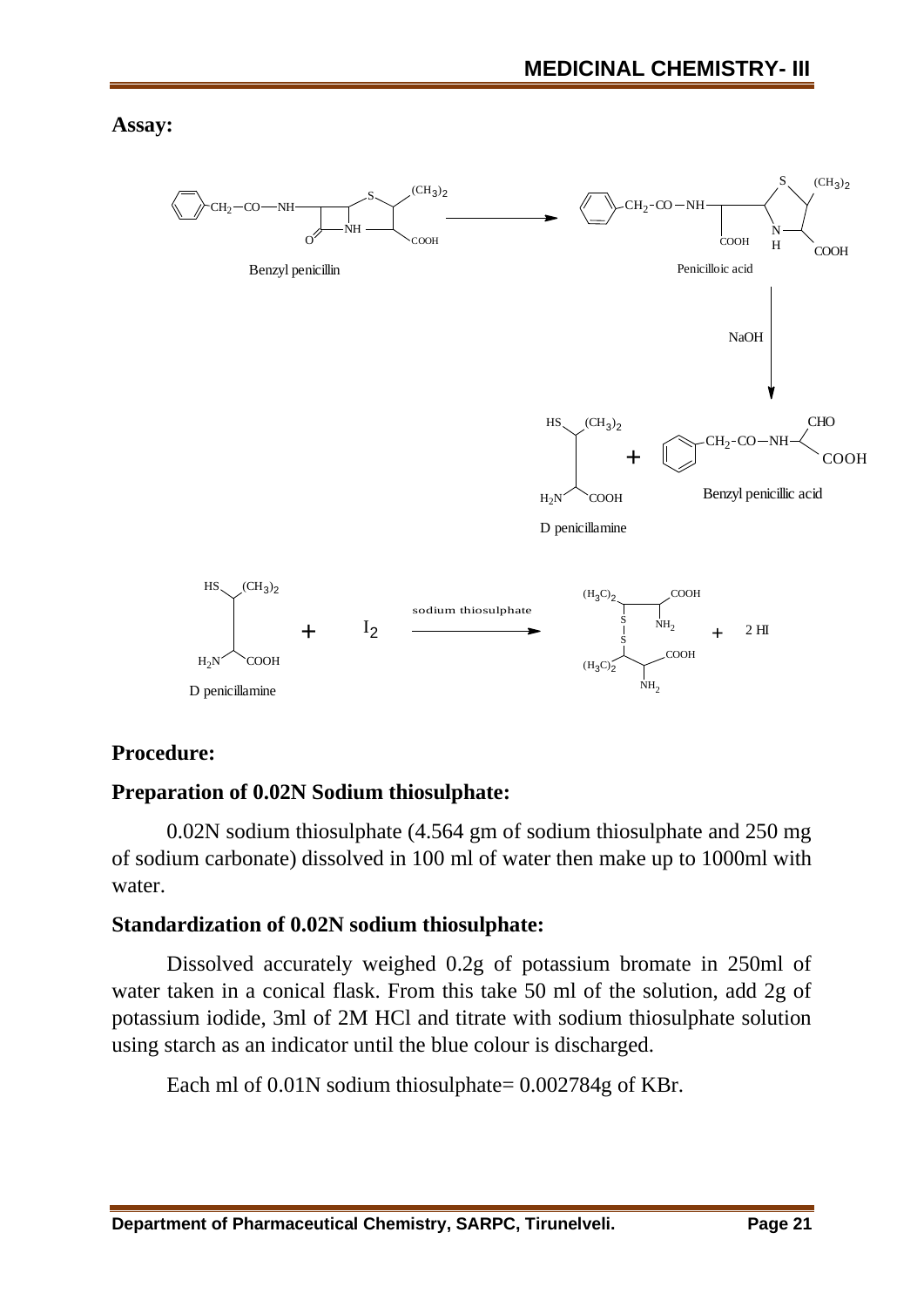#### **Assay of Benzyl penicillin:**

Weighed accurately about 0.1gm of sodium salt of benzyl penicillin taken in a stoppered flask, dissolved in 10ml of water and dilute to 100ml. 10ml of solution was transferred into iodine flask, 5ml of 1N sodium hydroxide was added, allowed to stand for 20 minutes. Then freshly prepared buffer solution, 5ml of 1N hydrochloric acid and 25ml of excess of 0.02N iodine solution were added to the stoppered flask and kept aside for 20 minutes in a dark place. Excess of iodine is titrated with 0.02N sodium thiosulphate using freshly prepared starch solution as an indicator. The end point is discoloration of blue colour. To another 10ml of initial solution add 20ml of the buffer solution, allowed to stand for 20 minutes in the dark place and titrate with the same. The difference between two titration represents the volume of 0.02N iodine equivalent to the total amount of penicillin present in the given sample of benzyl penicillin.

#### **Report:**

The molarity of 0.01M sodium thiosulphate=

The percentage purity of given Benzyl penicillin tablet was found to be=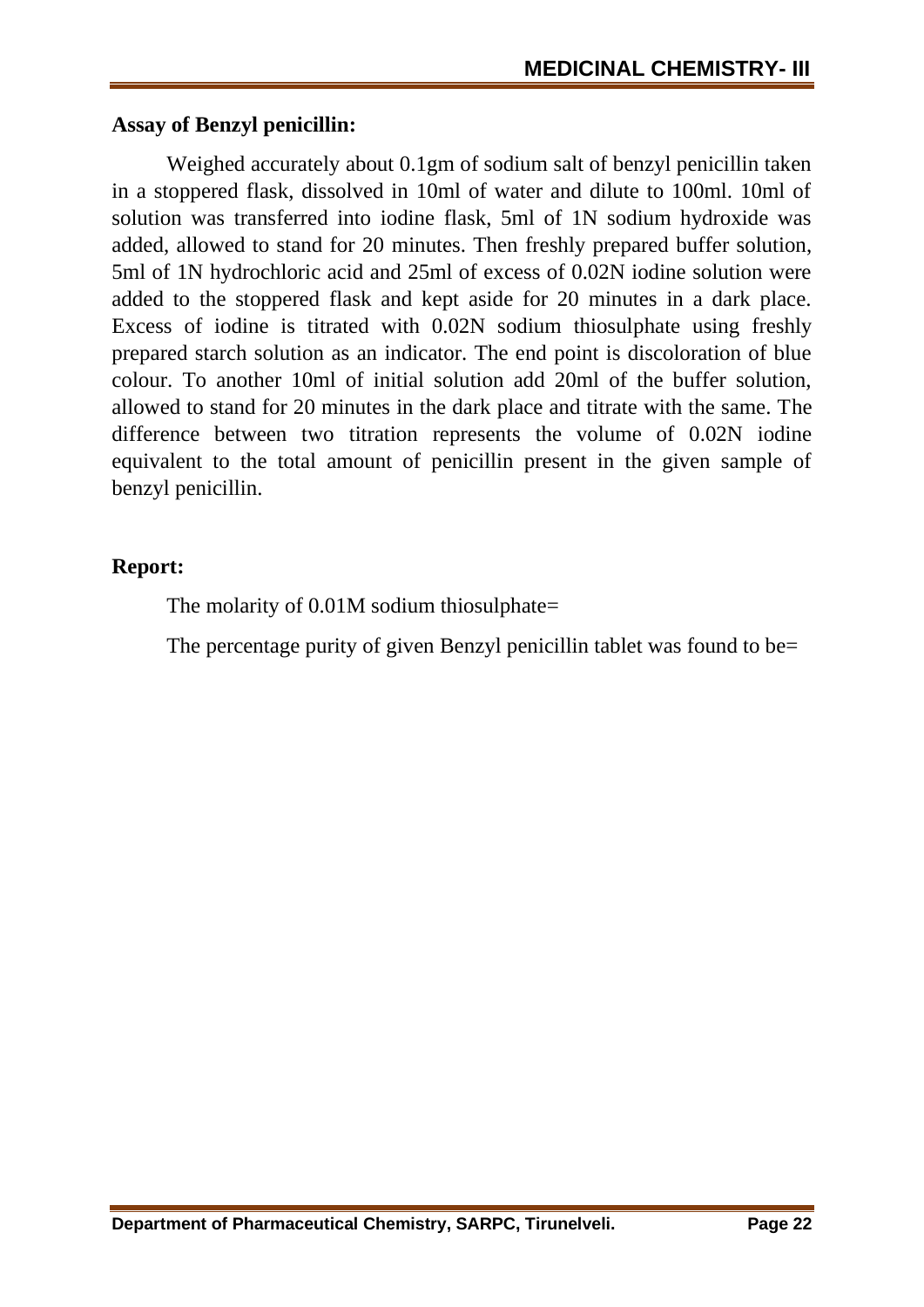## **Synthesis of Phenytoin from Benzil by Microwave Irradiation**

## **Aim:**

To synthesis and submit phenytoin from benzil by using microwave oven and calculate its percentage yield.

# **Principle:**

The microwave region of Electro Magnetic spectrum light between IR irradiation and frequency corresponding to the wavelength of  $1 \text{cm}^{-1}$  to  $1 \text{m}$ . The organic compound can be heated by applying energy in the form of microwave high frequency IR irradiation. The use of this technique can have substantial saving time for laboratory synthesis of drugs and chemicals.

Phenytoin is prepared by condensation of benzil and urea under reflux condensation to give heterocyclic compound Pinnacol. When the pinnacol is treated with sodium hydroxide it's rearrangement to produce phenytoin as sodium salt and the esterification gives phenytoin as crude product. This reaction is completed to take place only 2 to 3 minutes microwave irradiation.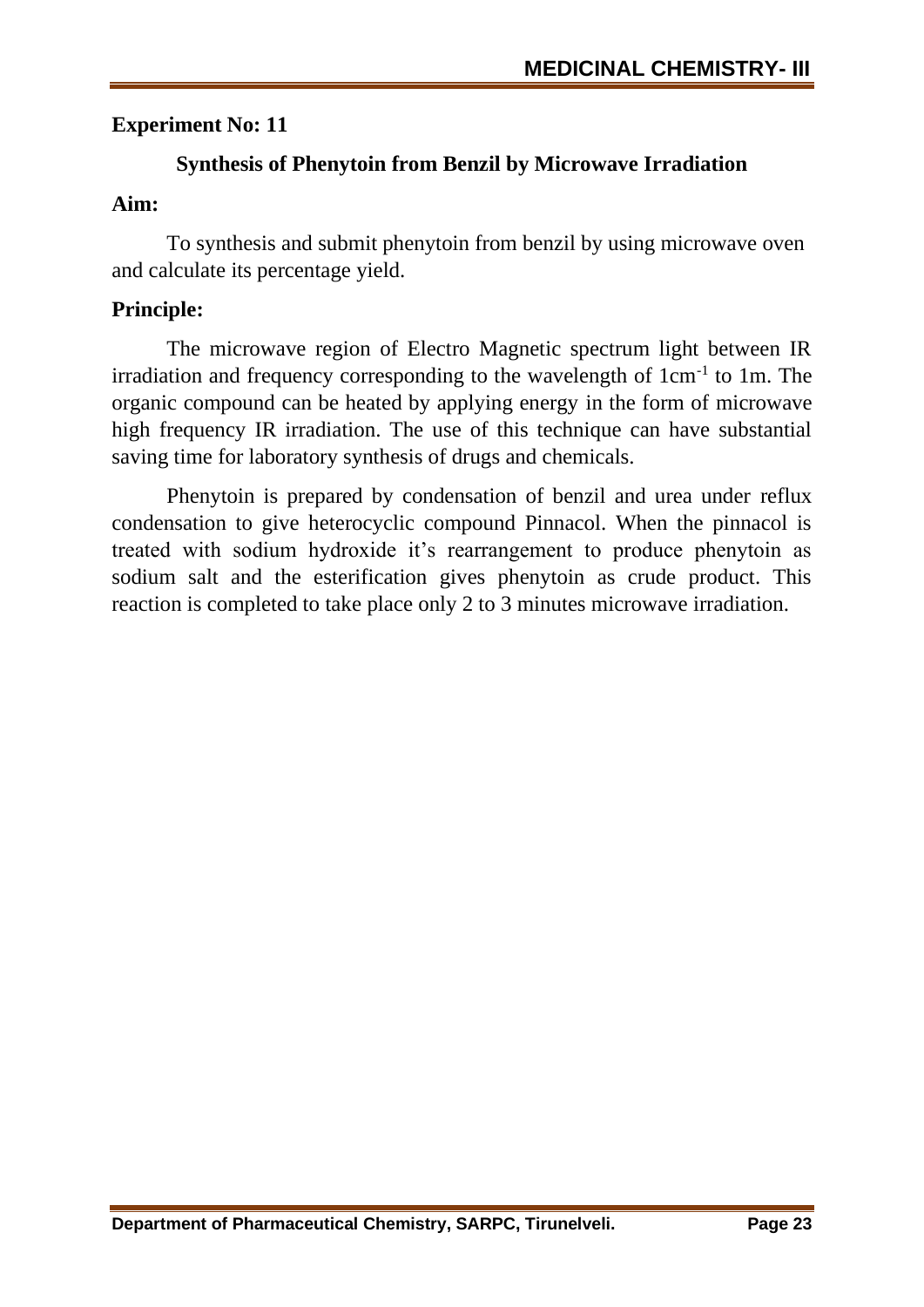**Reaction:**



# **Chemicals Required:**

Benzil  $= 1.25g$ Urea  $= 0.75g$ NaOH (30%)= 3.75 ml Methanol  $= 18.75$  ml

#### `**Procedure:**

1.25gm of benzil, 0.75gm urea, 3.75ml 30% sodium hydroxide and 18.75 ml methanol was taken in a beaker and kept in a Microwave oven for 3 minutes. Then it was cooled to room temperature and 50ml of water was poured, mixed well and filtered. To the filtrate con. HCl, was added to get the crude product. Then the product was recrystallized from ethanol.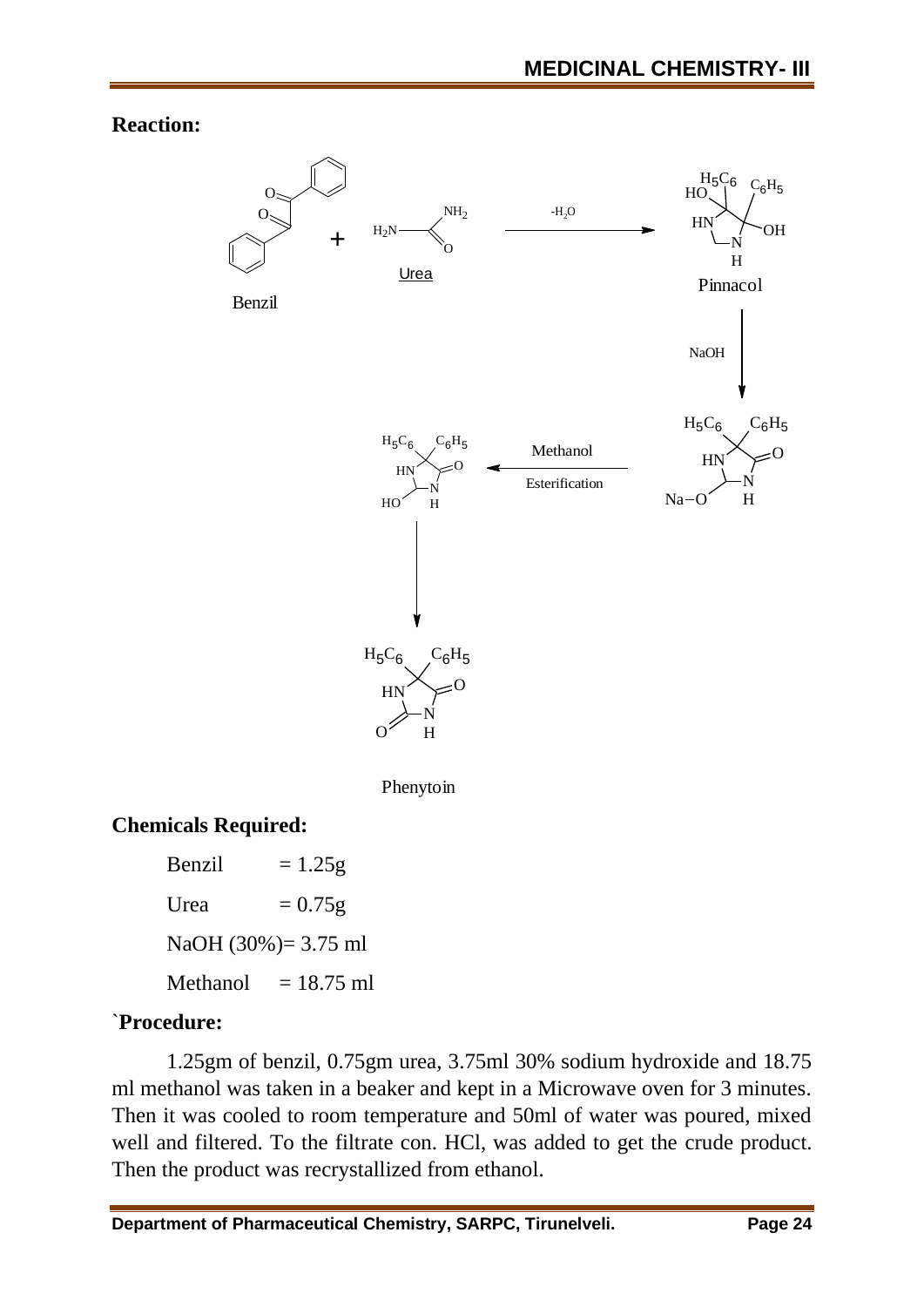# **Melting Point: 295°C to 298°C**

## **Use:**

Anti-convulsant

#### **Report:**

Phenytoin was synthesised and reported the following

- 1. Theoretical yield  $=$
- 2. Practical yield  $=$
- 3. Percentage yield  $=$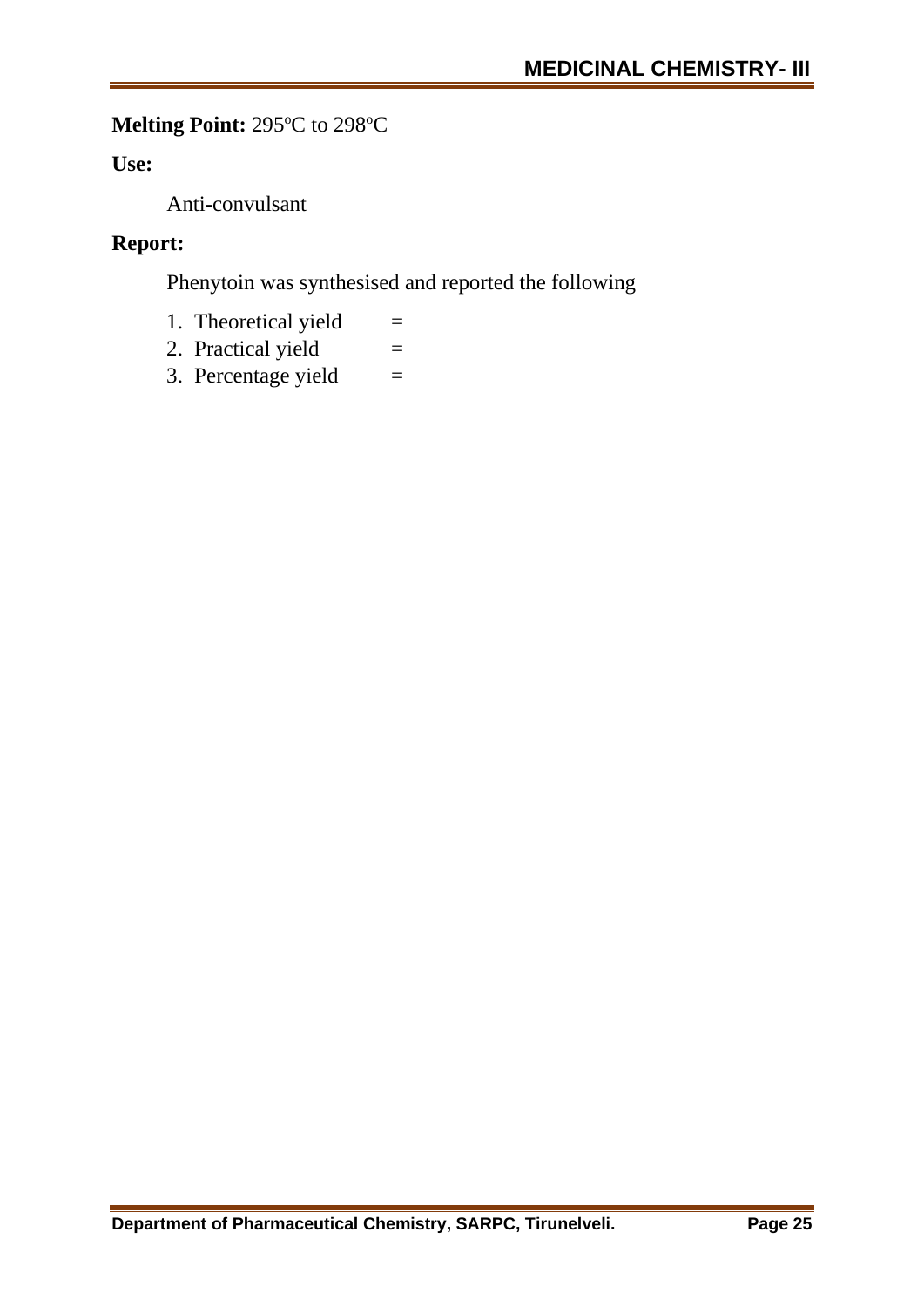# **Synthesis of Aspirin Assisted by Microwave Oven**

## **Aim:**

To Prepare and Submit aspirin from Salicylic acid and Calculate the Percentage Yield.

# **Principle:**

The microwave region of Electro Magnetic spectrum light between IR irradiation and frequency corresponding to the wavelength of 1cm-1 to 1m. The organic compound can be heated by applying energy in the form of microwave high frequency IR irradiation. The use of this technique can have substantial saving time for laboratory synthesis of drugs and chemicals.

Aspirin is prepared from Salicylic acid, in this method salicylic acid react with acetic anhydride in the presence of sulphuric acid to form crystalline nature of aspirin.

# **Reaction:**



# **Procedure:**

Two reaction consist of a two-neck flask with magnetic stir bar, temperature, sensor and intensive cooler. A mixture of salicylic acid and acetic anhydride is filled in the reaction flask and three drop of conc. Sulphuric Acid are added the apparatus is installed by means of a glass tube in the microwave system. Standard refluxing apparatus for microwave system. The reaction mixture is heated under stirring for 90 sec. with 900 W to 140 C, during the following cooling down the clear yellowish solidified to a compact white crystalline mass

# **Melting Point:** 135<sup>0</sup>C

**Use:**

Anti-inflammatory agent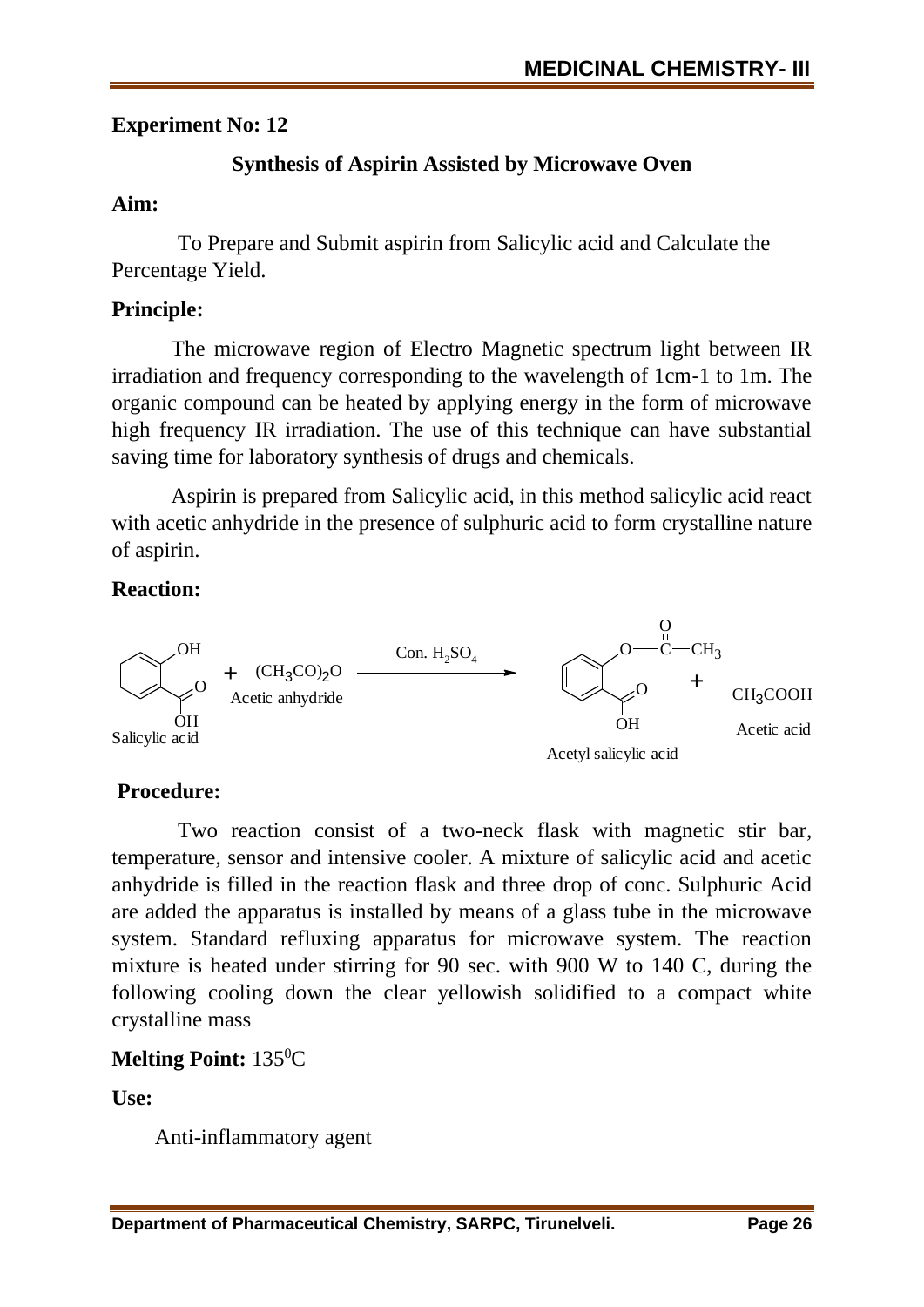## **Result:**

Aspirin was synthesised and reported the following

- 1. Theoretical yield  $=$
- 2. Practical yield  $=$
- 3. Percentage yield  $=$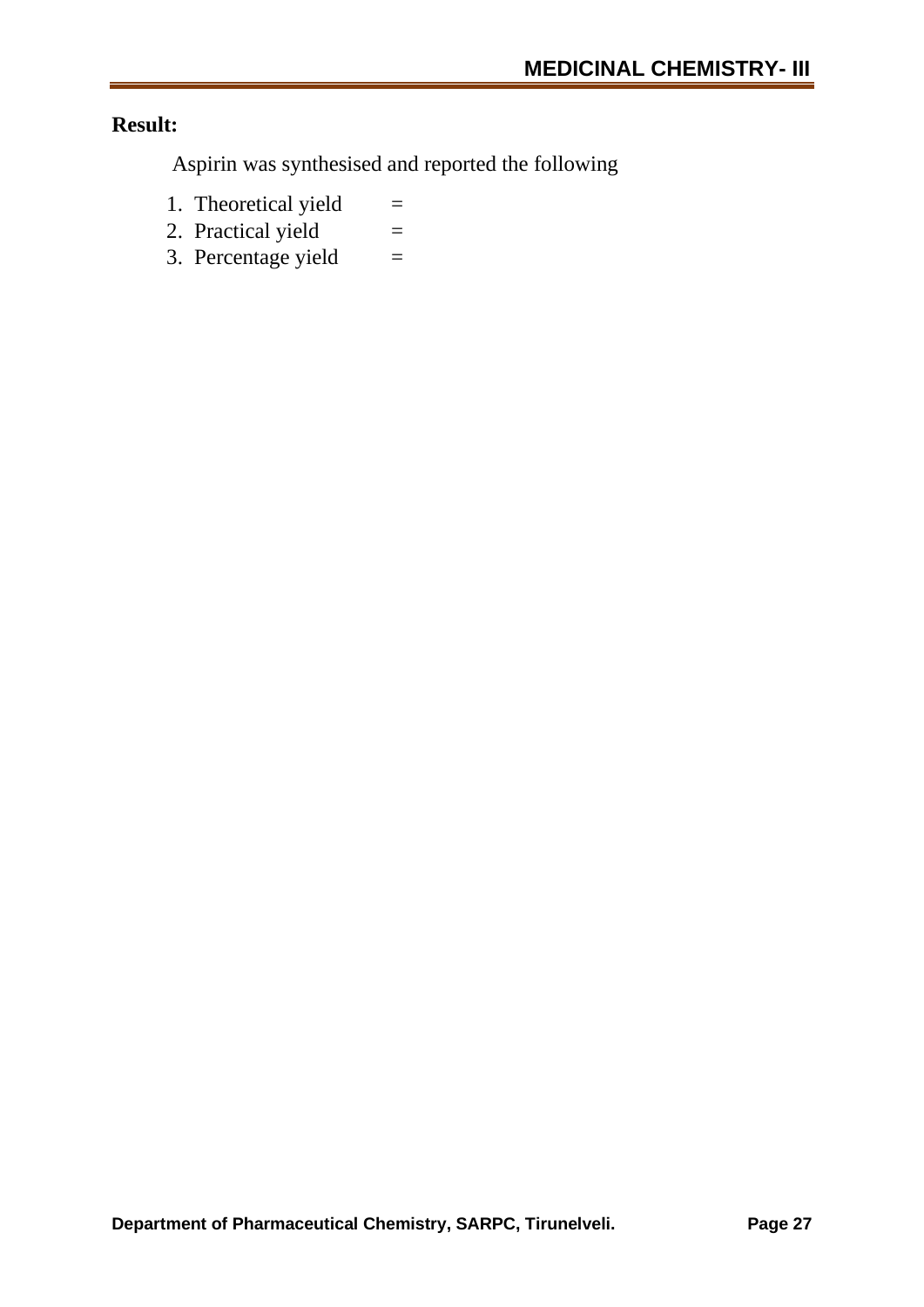## **Drawing structure and Reaction using Chemsketch**

# **CHEM SKETCH**

ACD/ChemSketch is a [molecular modeling](https://en.wikipedia.org/wiki/Molecular_modeling) program used to create and modify images of [chemical structures.](https://en.wikipedia.org/wiki/Chemical_structure) Also, there is a [software](https://en.wikipedia.org/wiki/Software) that allows molecules and molecular models displayed in two and three dimensions, to understand the structure of chemical bonds and the nature of the functional groups.

The program offers some advanced features that allows the [molecules](https://en.wikipedia.org/wiki/Molecule) rotate and apply colour to improve visualization. It has several templates with ions and functional groups with the possibility to add text and use other tools to optimize productions created by the software.

## **Application**

Using ACD/ChemSketch is primarily for educational use. With this program it is possible to write and perform [chemical equations,](https://en.wikipedia.org/wiki/Chemical_equations) diagrams laboratories and [chemical structures](https://en.wikipedia.org/wiki/Chemical_structure) of various entity.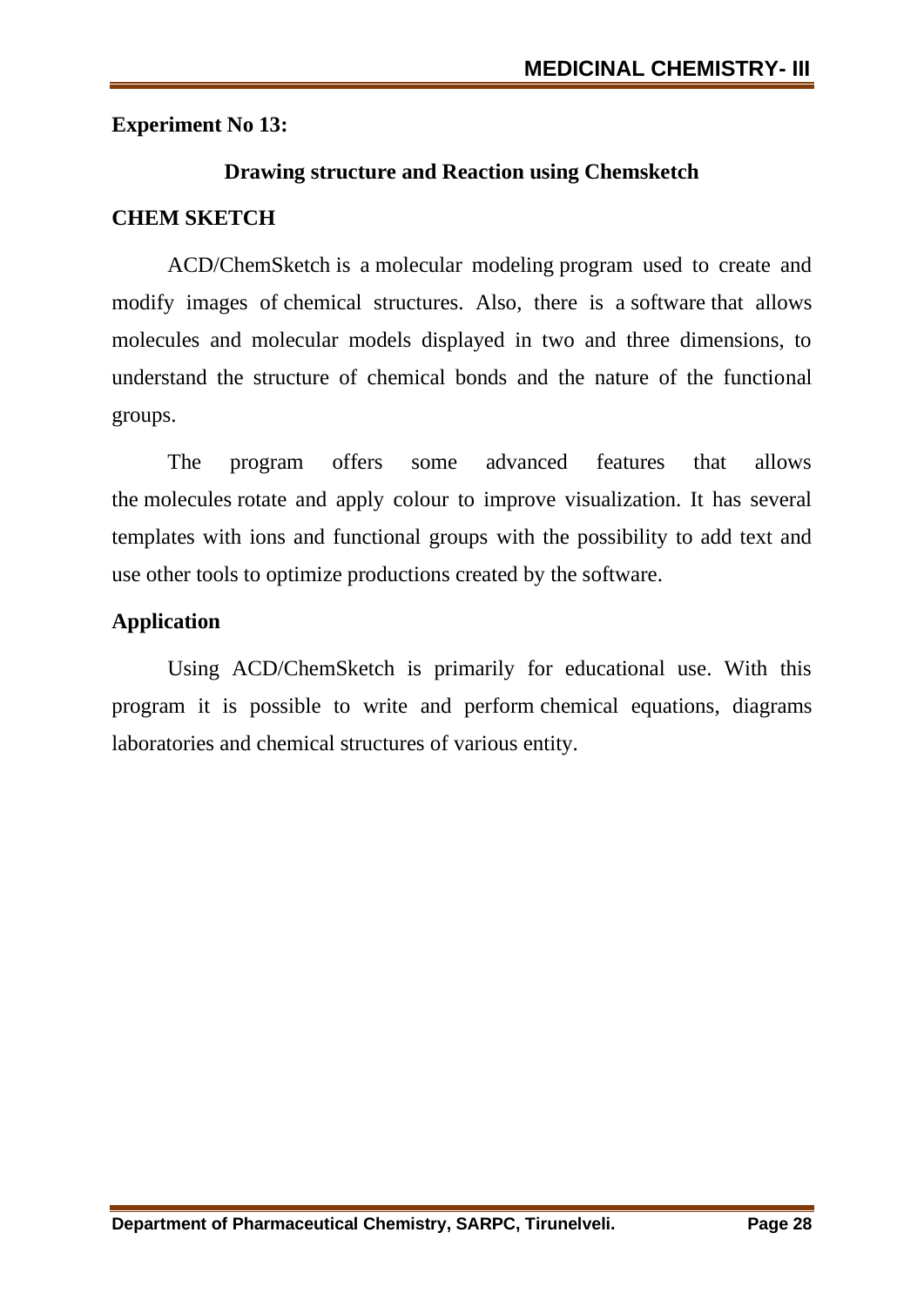| <b>Computational chemistry software</b> |             |                                                                                                                                                                           |
|-----------------------------------------|-------------|---------------------------------------------------------------------------------------------------------------------------------------------------------------------------|
|                                         | Open-source | * Avalon Cheminformatics<br>Toolkit<br>❖ Bioclipse<br>❖ Blue Obelisk<br>❖ Chemistry Development Kit<br>☆ ECCE<br>❖<br><b>JOELib</b><br>☆ OELib<br>❖ Open Babel<br>❖ RDKit |
| <b>Cheminformatics</b>                  | Proprietary | ❖ Canvas<br>❖ Chemicalize<br>❖<br>Discovery Studio                                                                                                                        |
|                                         | Open-source | $\div$ APBS<br>Cantera<br>❖<br>☆ KPP                                                                                                                                      |
| <b>Chemical kinetics</b>                | Proprietary | ❖ Autochem<br>❖ Chemical WorkBench<br><b>CHEMKIN</b><br>❖<br><b>COSILAB</b><br>❖<br>DelPhi<br>❖<br>❖ Khimera                                                              |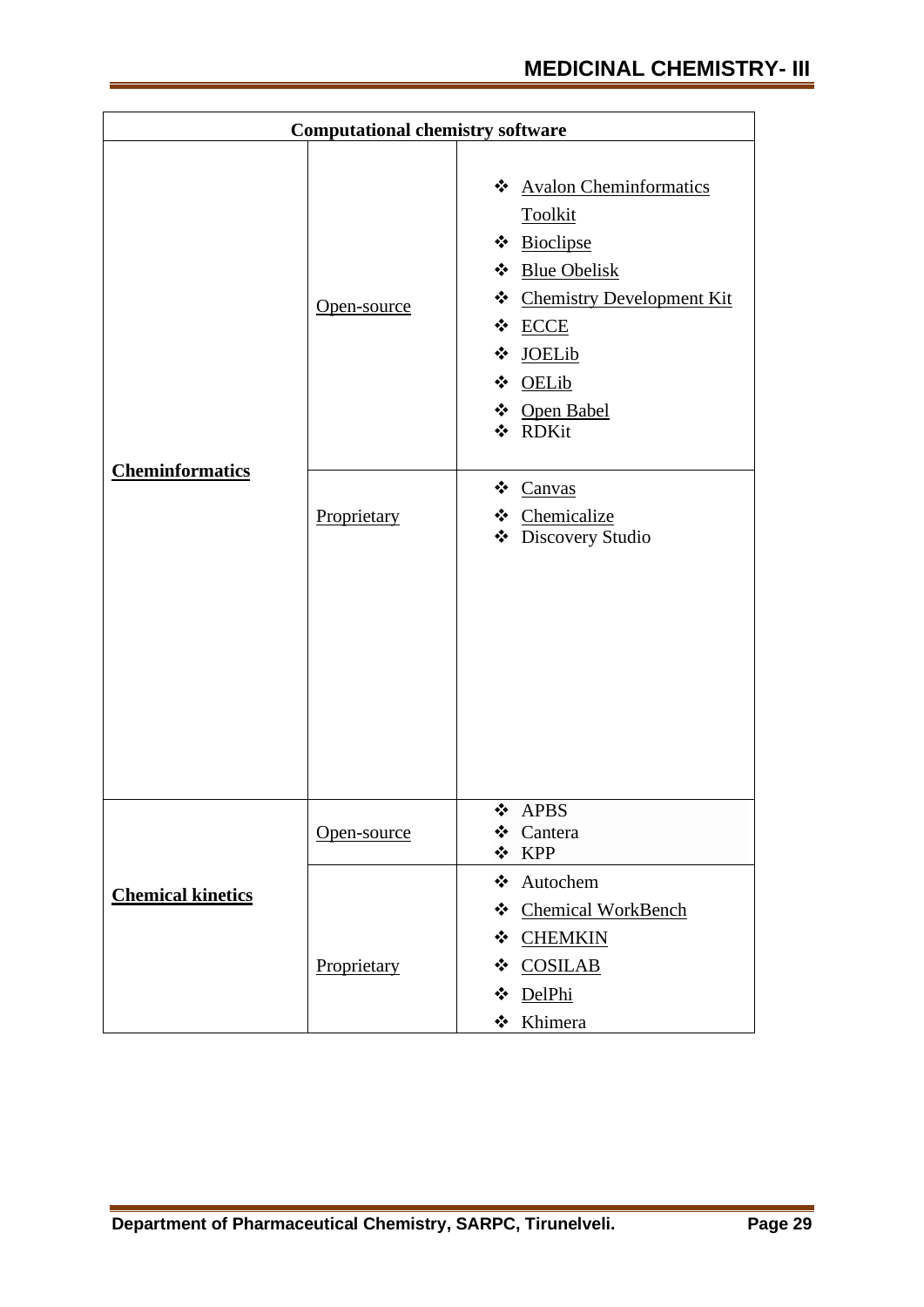|                            |                    | ❖ Ascalaph Designer      |  |
|----------------------------|--------------------|--------------------------|--|
|                            |                    | ❖ Avogadro               |  |
|                            |                    | $\div$ BALL              |  |
|                            |                    | ❖ Biskit                 |  |
|                            |                    | ❖ CPMD                   |  |
|                            |                    | ❖ Gabedit                |  |
|                            | Open-source        | ❖ Ghemical               |  |
|                            |                    | ❖ Jmol                   |  |
|                            |                    | ❖ Molekel                |  |
|                            |                    | ❖ PyMOL                  |  |
|                            | ❖ QuteMol          |                          |  |
|                            |                    | ❖ RasMol                 |  |
| <b>Molecular modelling</b> |                    | ❖ Abalone                |  |
| visualization              |                    | ❖ ACD/ChemSketch         |  |
|                            |                    | ❖ Atomistix ToolKit      |  |
|                            | ❖ ChemDraw         |                          |  |
|                            |                    | $\div$ ChemWindow        |  |
|                            |                    | ❖ EzMol                  |  |
|                            |                    | $\div$ Gaussian          |  |
|                            |                    | ❖ Maestro                |  |
|                            |                    | ❖ MarvinSketch           |  |
|                            |                    | ❖ MarvinView             |  |
|                            |                    | ❖ MODELLER               |  |
|                            | Proprietary        | ❖ MolecularOperating     |  |
|                            |                    | Environment              |  |
|                            |                    | ❖ SAMSON                 |  |
|                            |                    | ❖ Spartan                |  |
|                            |                    | ❖ UCSF                   |  |
|                            |                    | ❖ Chimera                |  |
|                            |                    | ❖ VMD                    |  |
|                            |                    | ❖ AutoDock               |  |
|                            | Open-source        | ❖ AutoDock Vina          |  |
|                            |                    | ❖ FlexAID                |  |
| <b>Molecular docking</b>   |                    | ❖ rDock                  |  |
|                            | Proprietary        | ❖ Glide                  |  |
|                            |                    | ❖ LeDock                 |  |
|                            |                    | ❖ Molecular<br>Operating |  |
|                            |                    | Environment              |  |
|                            |                    | ❖ CP2K                   |  |
|                            |                    | ❖ GROMACS                |  |
|                            | <u>Open-source</u> | ❖ LAMMPS                 |  |
|                            |                    | $\div$ OpenMM            |  |
| <b>Molecular dynamics</b>  |                    | ❖ PLUMED                 |  |
|                            | Proprietary        | ❖ Abalone                |  |
|                            |                    | ❖ AMBER                  |  |
|                            |                    | ❖ CHARMM                 |  |
|                            |                    | ❖ Desmond                |  |
|                            |                    | ❖ GROMOSNAMD             |  |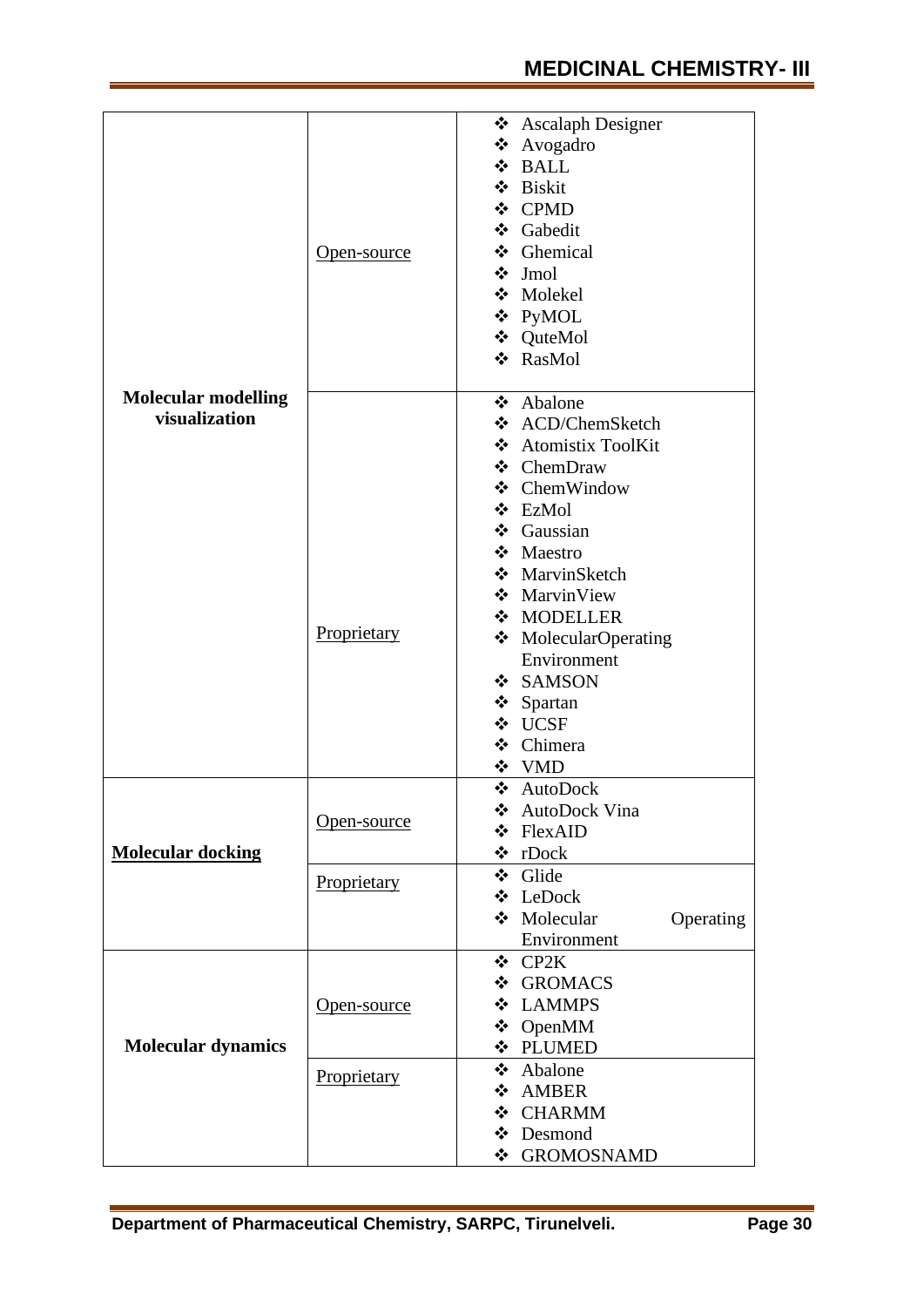|                          |             | ❖ ABINIT                |  |
|--------------------------|-------------|-------------------------|--|
|                          |             | ❖ ACES(CFOUR)           |  |
|                          |             | ❖ AIMAll                |  |
|                          |             | ❖ BigDFT                |  |
|                          |             | ❖ CP2K                  |  |
|                          |             | ❖ DACAPO                |  |
|                          |             | ❖ Dalton                |  |
|                          |             | ❖ DP code               |  |
|                          |             | ❖ FreeON                |  |
|                          |             |                         |  |
|                          |             | ❖ HORTON                |  |
|                          |             | ❖ MADNESS               |  |
|                          |             | ❖ MPQC                  |  |
|                          | Open-source | ❖ NWChem                |  |
|                          |             | ❖ Octopus               |  |
|                          |             | ❖ PARSEC                |  |
|                          |             | ❖ PSI                   |  |
| <b>Quantum chemistry</b> |             | ❖ PyQuante              |  |
|                          |             | ❖ PySCF                 |  |
|                          |             | ❖ Quantum ESPRESSO      |  |
|                          |             | $\triangleleft$ (PWscf) |  |
|                          |             | ❖ RMG                   |  |
|                          |             | ❖ SIESTA                |  |
|                          |             | ❖ VB2000                |  |
|                          |             |                         |  |
|                          |             | ❖ YAMBO code            |  |
|                          | Proprietary | ❖ ADF                   |  |
|                          |             | ❖ AMPAC                 |  |
|                          |             | ❖ DMol3                 |  |
|                          |             | ❖ CADPAC                |  |
|                          |             | ❖ CASINO                |  |
|                          |             | ❖ CASTEP                |  |
|                          |             | ❖ COLUMBUS              |  |
|                          |             | ❖ CONQUEST              |  |
|                          |             | ❖ CPMD                  |  |
|                          |             |                         |  |
|                          |             | ❖ CRUNCH                |  |
|                          |             | ❖ CRYSTAL               |  |
|                          |             | ❖ DIRAC                 |  |
|                          |             | ❖ Firefly               |  |
|                          |             | GAMESS (UK) GAMESS      |  |
|                          |             | (US)                    |  |
|                          |             | ❖ Gaussian              |  |
|                          |             | ❖ Jaguar                |  |
|                          |             | ❖ MOLCAS                |  |
|                          |             | ❖ MOLPRO                |  |
|                          |             | ❖ MOPAC                 |  |
|                          |             | ❖ ONETEP                |  |
|                          |             | ❖ OpenAtom              |  |
|                          |             | ❖ ORCA                  |  |
|                          |             | ❖ PLATO                 |  |
|                          |             |                         |  |
|                          |             | ❖ PQS                   |  |